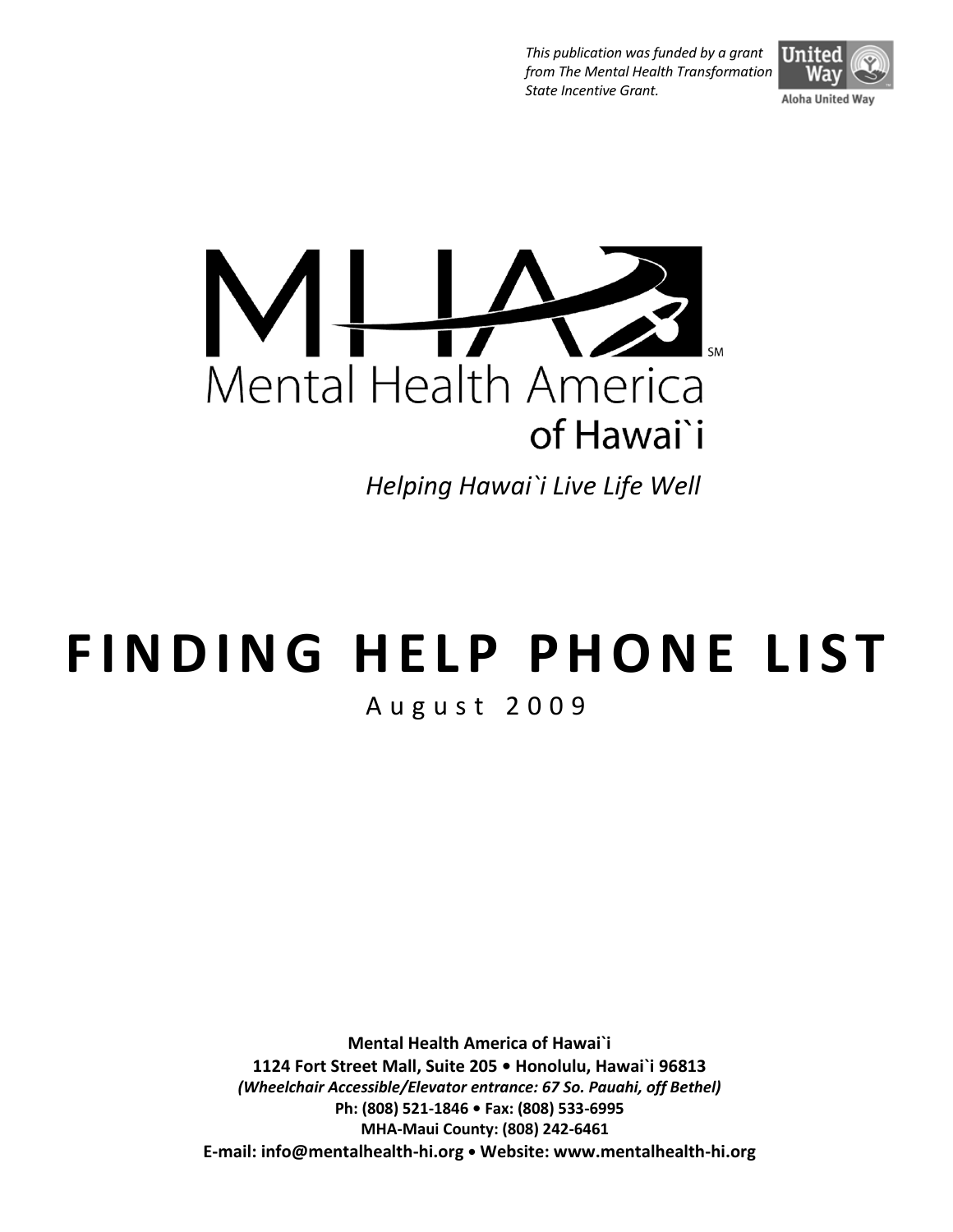# **Table of Contents**

#### **TOLL-FREE INFORMATION SWITCHBOARD TO FIND ANY STATE AGENCY PHONE NUMBER IN HONOLULU:**

| Oahu    | 586-2211 |
|---------|----------|
| Hawai'i | 974-4000 |
| Kaua'i  | 274-3141 |
| Maui    | 984-2400 |
|         |          |

#### *All phone numbers are area code 808 unless otherwise noted.*

The mission of Mental Health America of Hawai`i (MHA) is to promote mental wellness, prevent mental illnesses/ substance abuse, reduce stigma, and improve the overall care, treatment and empowerment of those with mental illnesses – children, adults, elders, and their families. MHA offers the following programs:

- **Youth Suicide Prevention**. Hawai`i has double the national rate of teenagers attempting or planning suicide third highest in the country. MHA is reducing teen depression and suicide by helping peers, adults, and organizations identify and intervene with depressed/suicidal youth.
- **Military Initiative.** MHA is launching a statewide Task Force to identify gaps in services for returning soldiers and their families regarding PTSD, mental health problems, substance abuse, suicide, domestic violence, child abuse, sexual trauma, employment-related issues, and impact of deployments on children.
- **Invisible Children's Project**. Most seriously mentally ill adults have children, and some are raising them, but often their mental health providers are not aware of this. This project aims to generate support for families in which a parent has a mental illness.
- **Transition Age Youth**. Addressing needs of vulnerable at-risk young adults: those in the age range of 16-26 who "age out" of foster care, mental health, juvenile justice, and special education systems, or who are homeless or drop out of school.
- **Brown Bag Mental Health Seminars**.MHA has presented workshops on *Postpartum Depression, Teen Suicide, Military Mental Health,* and *Bipolar Illness.* The seminars are open to the public, providers, policymakers, mental health consumers, and families.
- **Finding Help.** MHA produces this publication, the only comprehensive phone list of mental health-related services in the state, as well as a free *Consumer Guide to Mental Health Services*, and staffs a daily telephone help line at 521-1846.
- **Live Your Life Well**. MHA provides presentations to organizations and workplaces offering ten clinically proven actions everyone can take to protect and enhance their mental wellness and cope better with stress.

*This phone list is provided to help you find community services. It was prepared as completely and accurately as possible. No endorsement is implied or intended for any agency or service on this list. Mental health service seekers are urged to ask each resource for complete information on the services available.*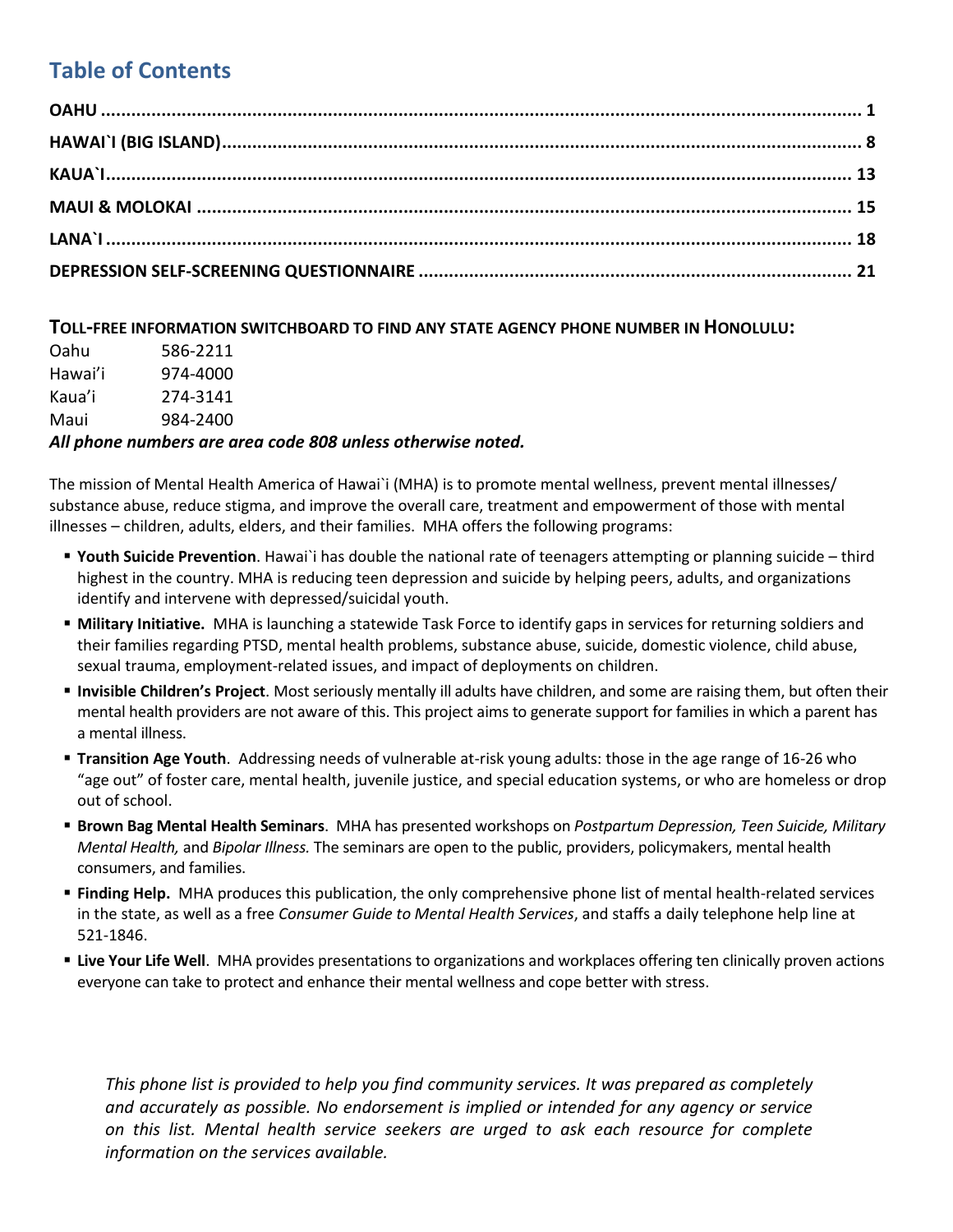# **OAHU**

#### <span id="page-2-0"></span>**ALCOHOL & DRUG SERVICES**

Alcohol & Drug Abuse Division *(State Dept. of Health)* 692-7517 [www.hawaii.gov/health/substance-abuse](http://www.hawaii.gov/health/substance-abuse) Ku Aloha Ola Mau (DASH- Drug Addiction Services of Hawai`i) Coalition for a Drug-Free Hawai`i 545-3228; 1-800-845-1946 [www.drugfreehawaii.org](http://www.drugfreehawaii.org/) Hina Mauka 236-2600; 1-888-446-2628 [www.hinamauka.org](http://www.hinamauka.org/) Hina Mauka Teen C.A.R.E. 236-2600 ext.259 [www.hinamauka.org](http://www.hinamauka.org/) Institute of Human Services 537-2724 ext.127 [www.ihshawaii.org](http://www.ihshawaii.org/) Queen's Day Treatment Services 647-4352 [www.queens.org](http://www.queens.org/) Wai`anae Mental Health Center (Hale Na'au Pono) 696-4211 [www.wccmhc.org](http://www.wccmhc.org/)

#### **ANGER MANAGEMENT SERVICES**

Community Assistance Center 537-2917 Hawai`i Counseling and Education Center 254-6484 [www.hcechawaii.com](http://www.hcechawaii.com/)

#### **BEREAVEMENT & GRIEF SUPPORT**

Compassionate Friends 792-0204 [www.compassionatefriends.org](http://www.compassionatefriends.org/) Grief Share 532-1111 [www.griefshare.org](http://www.griefshare.org/) H.O.P.I.N.G. (Helping Other Parents in Normal Grieving) 432-5838 Hospice Hawai`i Grief Support (Castle Wellness & Lifestyle Center, Castle Medical Center) Kids Hurt, Too 545-5683 [www.kidshurttoo.org](http://www.kidshurttoo.org/) Make Today Count (American Cancer Society) 595-7500 [www.cancer.org](http://www.cancer.org/) Mattie Lyman Grieving Persons Support Group 261-1669; 294-2730 Organ Donor Center of Hawai`i Family Bereavement Support 521-1812 [www.organdonorhawaii.com](http://www.organdonorhawaii.com/) P.O.M.C - Parents Of Murdered Children 235-4222 Parents Without Partners 262-6442 information phone; 262-7441 or 258-9504

Hawaiian Humane Society- Pet Loss Support Group 946-2187, ext.217

Reid Richards Foundation "Napuaokamakaola" 220-3491; 988-6202 Society of Military Widows, Aloha Chapter 947-5282

#### **BILINGUAL SERVICES**

Bilingual Access Line *(Helping Hands Hawai`i)* 526-9724

#### **BRAIN INJURY / STROKE**

Brain Injury Association of Hawai`i 791-6942 [www.biausa.org/Hawaii](http://www.biausa.org/Hawaii) Information After a Brain Injury or Stroke 545-4525 [www.lava.net/~richard/](http://www.lava.net/~richard/)

#### **CASE MANAGEMENT PROVIDERS**

Community Empowerment Services Community Care Services

538-0704 [www.dashhawaii.org](http://www.dashhawaii.org/)

Catholic Charities Family Services 536-1794 [www.catholiccharitieshawaii.org](http://www.catholiccharitieshawaii.org/) Child & Family Service 521-2377; 681-3500 [www.childandfamilyservice.org](http://www.childandfamilyservice.org/) Family Peace Center **832-0855** [www.pacthawaii.org/oahu\\_peace\\_center](http://www.pacthawaii.org/oahu_peace_center)

924-9255 [www.hospicehawaii.org](http://www.hospicehawaii.org/)

[www.parentswithoutpartners.org](http://www.parentswithoutpartners.org/) [www.hawaiianhumane.org/programs/petloss/index.html](http://www.hawaiianhumane.org/programs/petloss/index.html) St. Francis Hospice 595-7580 (east) 678-7580 (west) [www.stfrancishawaii.org](http://www.stfrancishawaii.org/)

CARE Hawai'i, Inc 550-2900 [www.carehawaii.com/index.html](http://www.carehawaii.com/index.html) 942-7800 845-7771 Helping Hands Hawai`i 841-0968 [www.helpinghandshawaii.org/](http://www.helpinghandshawaii.org/)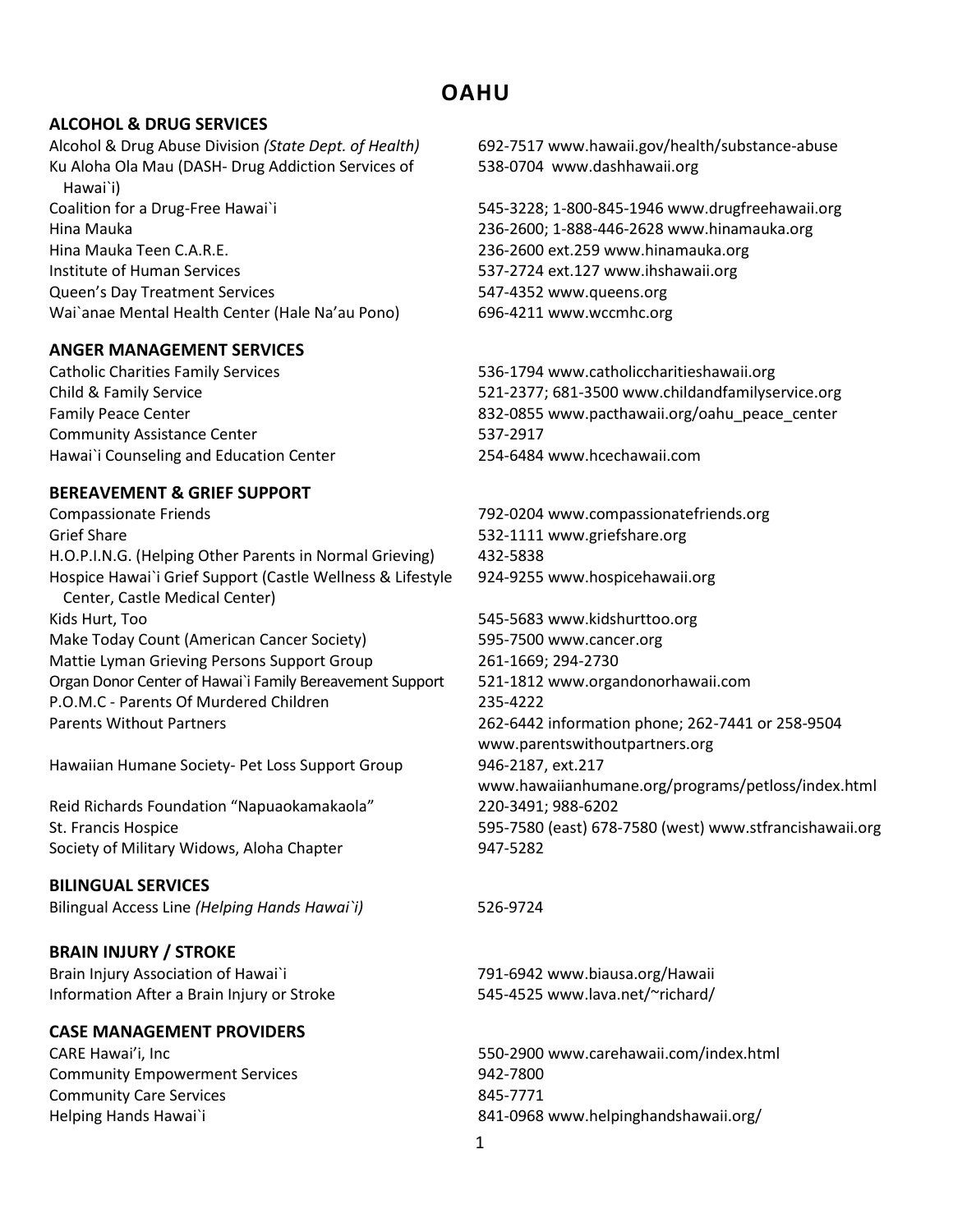Institute for Human Services (IHS) 447-2800 [www.ihshawaii.org/](http://www.ihshawaii.org/) Kalihi-Palama Health Center **848-1438** [www.kphc.org](http://www.kphc.org/) Life Foundation 521-2437 [www.lifefoundation.org/](http://www.lifefoundation.org/) North Shore Mental Health, Inc 638-8700 [www.northshorementalhealth.com](http://www.northshorementalhealth.com/)

#### **CHILD & ADOLESCENT SERVICES**

*Coordinator*

ACCESS Suicide Prevention/Crisis Line Crisis Intervention – *24 Hour Hotline*  832-3100 1-800-753-6879 Alaka'i Na Keiki 523-7771 Autism Society 1-800-3AUTISM (328-8476) [www.autismhawaii.org](http://www.autismhawaii.org/) Baby SAFE 696-1559 [http://hawaii.gov/health/family-child](http://hawaii.gov/health/family-child-health/mchb/programs/bs.html)[health/mchb/programs/bs.html](http://hawaii.gov/health/family-child-health/mchb/programs/bs.html) Benchmark Behavioral Health Services 454-1411 Bobby Benson Center 293-7555 [www.bobbybenson.org](http://www.bobbybenson.org/) Catholic Charities Family Services 536-1794 [www.catholiccharitieshawaii.org](http://www.catholiccharitieshawaii.org/) Child and Adolescent Behavior Therapy (UH-Manoa) 956-9559 Child & Adolescent Mental Health Division (State Department of Health) **Family Guidance Centers** 733-9333; 1-800-294-5282 [www.hawaii.gov/health/mental-health/camhd/index](http://www.hawaii.gov/health/mental-health/camhd/index) Windward Oahu (Kaneohe) 233-3770 Windward Oahu (Koolauloa) 293-8998 ■ Leeward Oahu 692-7700 ■ Honolulu (Diamond Head) 733-9393 Honolulu (Kalihi Palama) 832-3792 ■ Family Court Liaison Branch 266-9922 Child and Family Service 681-3500 [www.childandfamilyservice.org](http://www.childandfamilyservice.org/) Ku Aloha Ola Mau (DASH- Drug Addiction Services of Hawai`i) 538-0704 [www.dashhawaii.org](http://www.dashhawaii.org/) Hale Kipa 589-1829 [www.halekipa.org](http://www.halekipa.org/) Hawai`i Families as Allies 487-8785; 1-866-361-8825 [www.hfaa.net](http://www.hfaa.net/) Hina Mauka Teen Care 236-2600 ext.259 [www.hinamauka.org](http://www.hinamauka.org/) Ho'okawiki 696-3717 TIFFE- The Institute for Family Enrichment 596-8433 [www.tiffe.org](http://www.tiffe.org/) Marimed Foundation 236-2288 [www.marimed.org](http://www.marimed.org/) New Horizons 2008 2009 12:00 12:00 12:00 12:00 12:00 12:00 12:00 12:00 12:00 12:00 12:00 12:00 12:00 12:00 12:00 12:00 12:00 12:00 12:00 12:00 12:00 12:00 12:00 12:00 12:00 12:00 12:00 12:00 12:00 12:00 12:00 12:00 12:00 1 PACT- Parents and Children Together 847-3285 [www.pacthawaii.org](http://www.pacthawaii.org/) PATCH- People Attentive to Children 839-1988 [www.patchhawaii.org](http://www.patchhawaii.org/) Salvation Army- Family Treatment Services 732-2802 [www.salvationarmy.org](http://www.salvationarmy.org/) SPIN- Special Parent Info Network 686-8126 [www.spinhawaii.org](http://www.spinhawaii.org/) Teen Line 521-TEEN (8336) [www.teenlinehawaii.org](http://www.teenlinehawaii.org/) The Parent Line 526-1222; 1-800-816-1222 [www.theparentline.org](http://www.theparentline.org/) The Queens Medical Center- Behavioral Health 537-7032 [www.queens.org](http://www.queens.org/) Wai`anae Coast CMHC (Hale Na`au Pono) 697-3045 [www.wccmhc.org](http://www.wccmhc.org/) **CLUBHOUSES/DAY TREATMENT** *Statewide Clubhouse/Psychosocial Rehabilitation*  721-0748 [www.amhd.org](http://www.amhd.org/)

Diamond Head Club House 733-9188 Hale o Honolulu Clubhouse 832-5142 [www.amh.health.state.hi.us/Clubhouses](http://www.amh.health.state.hi.us/Clubhouses%20/Honolulu/HonoluluBrochure.pdf) [/Honolulu/HonoluluBrochure.pdf](http://www.amh.health.state.hi.us/Clubhouses%20/Honolulu/HonoluluBrochure.pdf) Hui Hana Pono Clubhouse (Wai`ianae) 696-3716 Ko'olau Clubhouse 233-3778

2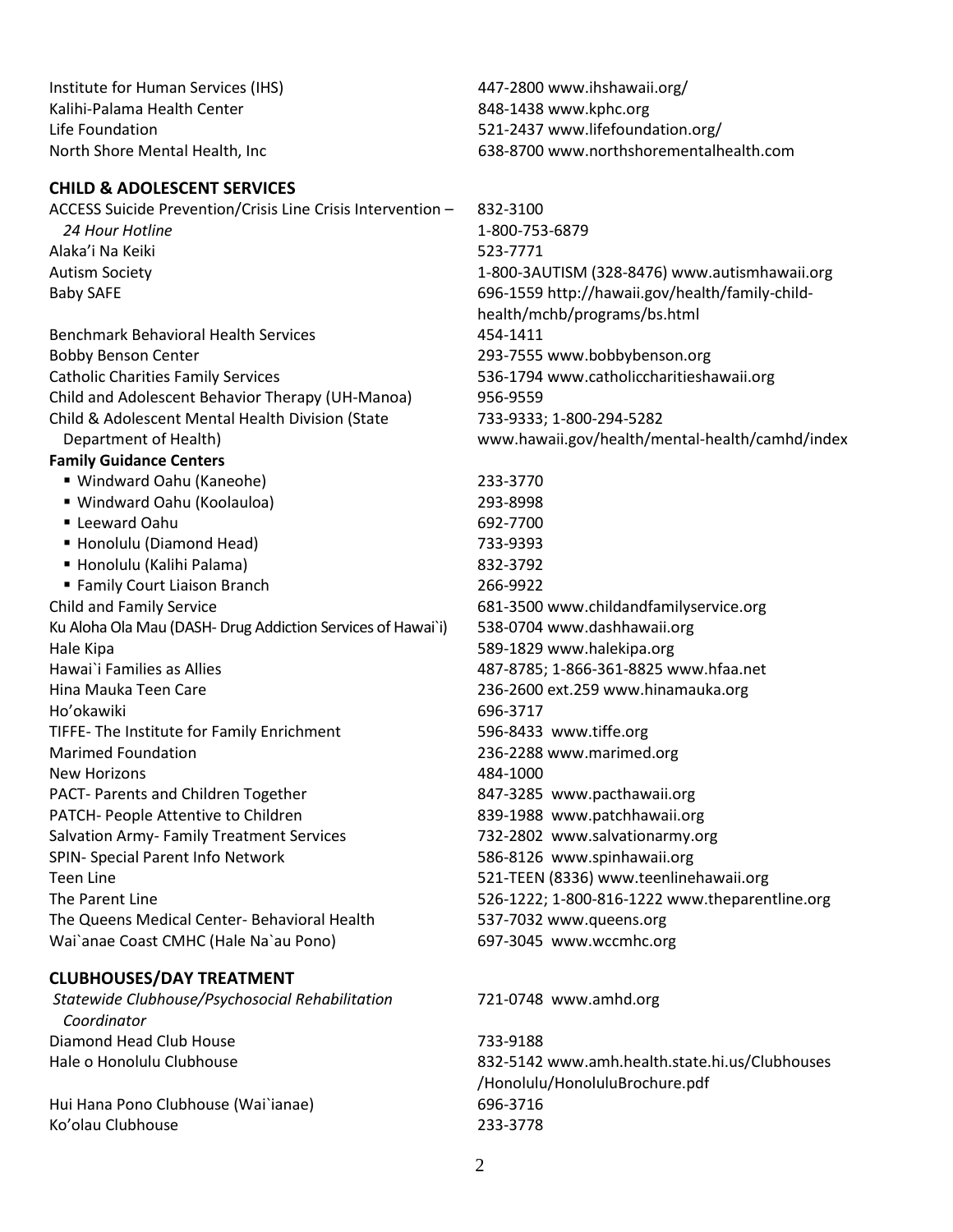Makaha Marketplace Clubhouse 695-7920 Queen's Day Treatment Services 647-4352 [www.queens.org](http://www.queens.org/) Wai`anae Community Mental Health Center (Hale Na'au Pono) Waipahu Aloha Clubhouse 675-0093 [www.waipahuclubhouse.org](http://www.waipahuclubhouse.org/)

#### **COMMUNITY HEALTH CENTERS**

Kalihi-Palama Health Center **848-1438** [www.kphc.org](http://www.kphc.org/) Kokua Kalihi Valley 848-0976 [www.kkv.net](http://www.kkv.net/) Ko`olauloa Community Health and Wellness Center 293-9216 Waikiki Health Center **1922-4787** [www.waikikihc.org](http://www.waikikihc.org/) Waimanalo Health Center 259-7948 [www.waimanalohc.org](http://www.waimanalohc.org/) Wai'anae Coast Comprehensive Health Center 696-7081 [www.wcchc.com](http://www.wcchc.com/)

#### **COMMUNITY MENTAL HEALTH CENTERS (CMHC'S)**

Call ACCESS line to find out if you're eligible for mental health services at a Community Mental Health Center Central Oahu CMHC Diamond Head CMHC Kalihi-Palama CMHC Windward Coast (Kaneohe) CMHC Wai`anae Coast CMHC (Hale Na'au Pono) Adult Mental Health Division Consumer Affairs

#### **CONSUMER ADVOCACY AGENCIES**

Affordable Housing and Homeless Alliance 845-4565 [www.hawaiihomeless.org](http://www.hawaiihomeless.org/) Consumer Affairs Office, Adult Mental Health Division, State Department of Health Child/Adolescent Mental Health Division Grievance Office (State Department of Health) Community Assistance Center 637-2917 [www.cachawaii.org](http://www.cachawaii.org/) Disability & Communications Access Board 586-8121 [www.hawaii.gov/health/dcab/home/](http://www.hawaii.gov/health/dcab/home/) Hawai`i Centers for Independent Living 522-5400; 1-800-645-465[1 www.hawaii-cil.org](http://www.hawaii-cil.org/) Hawai`i Civil Rights Commission 974-4000; 586-863[6 www.hawaii.gov/labor/hcrc](http://www.hawaii.gov/labor/hcrc) Hawai`i Families As Allies 487-8785 [www.hfaa.net](http://www.hfaa.net/) Learning Disabilities Association of Hawai`i 536-9684; 1-800-533-9684 [www.ldahawaii.org](http://www.ldahawaii.org/) Legal Aid Society of Hawai`i 536-4302; 1-800-499-4302 [www.legalaidhawaii.org](http://www.legalaidhawaii.org/) Long-Term Care Ombudsman (for elders) 586-7268 [www.hawaii.gov/health/eoa/LTCO.html](http://www.hawaii.gov/health/eoa/LTCO.html) Mental Health America of Hawai`i 521-1846 [www.mentalhealth-hi.org](http://www.mentalhealth-hi.org/) NAMI- National Alliance on Mental Illness 591-1297 [www.namihawaii.org](http://www.namihawaii.org/) Self-Advocacy Advisory Council, State Council on Developmental Disabilities United Self-Help 947-5558 [www.unitedselfhelp.org](http://www.unitedselfhelp.org/)

#### **CULTURALLY SENSITIVE SERVICE PROVIDERS**

Queen Liliuokalani Children's Center 847-1302 [www.qlcc.org](http://www.qlcc.org/) Wai`ianae Community Mental Health (Hale Na'au Pono) 696-4211

#### **DOMESTIC VIOLENCE**

[www.amh.health.state.hi.us/Clubhouses/Koolau/index.html](http://www.amh.health.state.hi.us/Clubhouses/Koolau/index.html) 696-4211

832-3100 or 1-800-753-6879

| 453-5953 |
|----------|
| 733-9260 |
| 832-5800 |
| 233-3775 |
| 696-4211 |
| 586-4688 |

586-4688 [www.amhd.org](http://www.amhd.org/)

733-9352 www[.hawaii.gov/health/mental](http://hawaii.gov/health/mental-health/camhd/index.html)[health/camhd/index.html](http://hawaii.gov/health/mental-health/camhd/index.html) Hawai`i Disability Rights Center 949-2922; 1-800-882-1057 [www.hawaiidisabilityrights.org](http://www.hawaiidisabilityrights.org/) 586-8100

Domestic Violence Action Center 531-3771 [www.domesticviolenceactioncenter.org](http://www.domesticviolenceactioncenter.org/)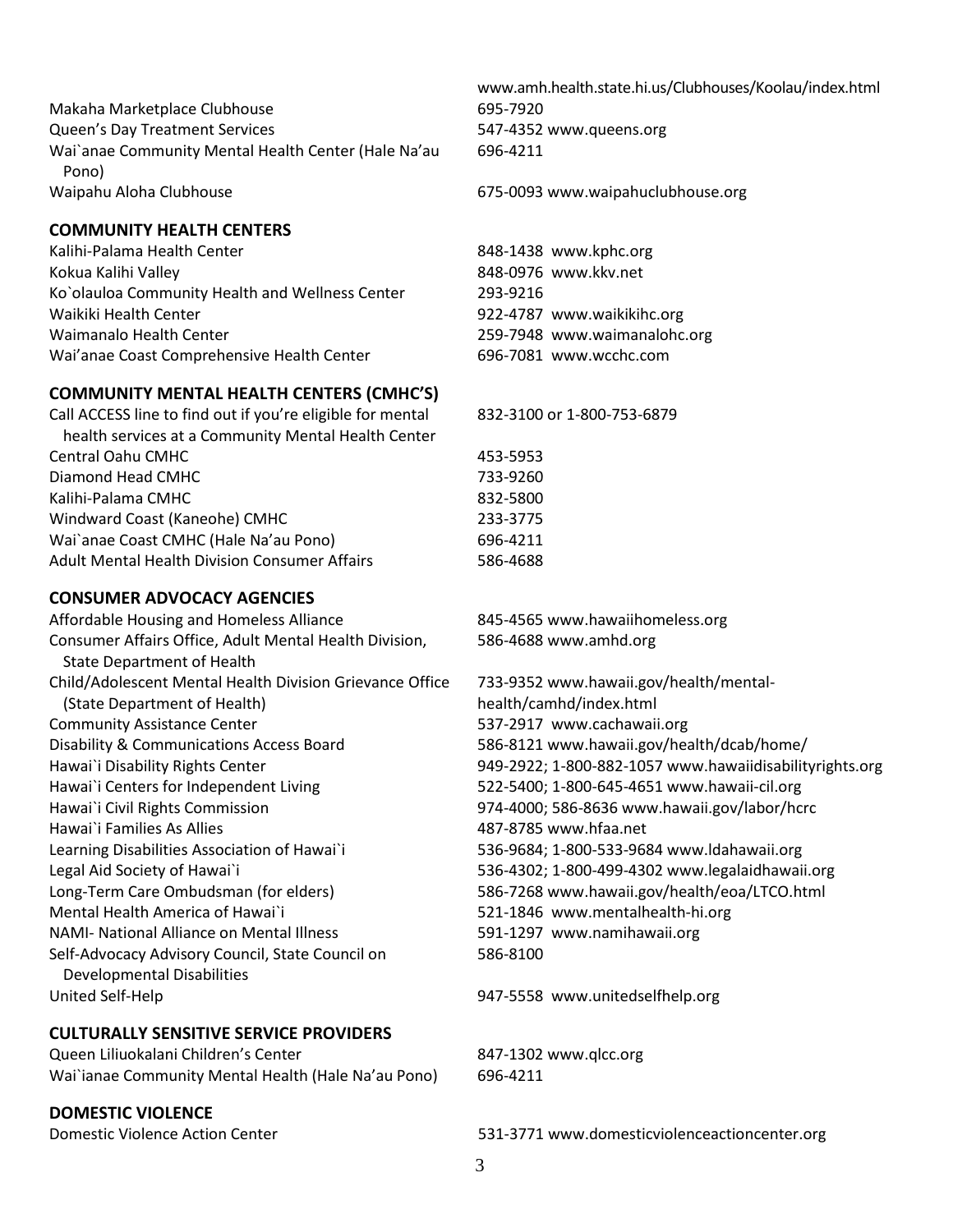Ho`ola Pono Domestic Violence Program for Batterer Intervention Child and Family Service 681-3500 [www.childandfamilyservice.org](http://www.childandfamilyservice.org/) Ke`ala Pono- Hawai`i Counseling and Education Program for Batterer Intervention Shelter & Crisis Line for Family Violence Honolulu & Leeward 841-0822 Shelter & Crisis Line for Family Violence – Oahu 528-0606 Shelter & Crisis Line for Family Violence – Windward 526-2200 TIFFE- The Institute for Family Enrichment 596-8433 [www.tiffe.org](http://www.tiffe.org/) PACT Family Peace Center 832-0855 [www.pacthawaii.org](http://www.pacthawaii.org/)

#### **DUAL DIAGNOSIS**

Hina Mauka 236-2600 [www.hinamauka.org](http://www.hinamauka.org/) Sand Island Treatment Center (Kline-Welsh) 841-2319 [www.sandisland.com/](http://www.sandisland.com/)

#### **EATING DISORDERS**

Anorexia and Bulimia Center of Hawai'i- Ai Pono 540-1001 [www.aipono.com](http://www.aipono.com/)

#### **ELDER SERVICES**

Statewide: State Long-Term Care Ombudsman (Investigation of nursing home complaints) **For complete listing of all resources** AARP Hawai`i 545-6006 [www.aarp.org](http://www.aarp.org/) Adult Protective Services (Abuse) 832-5115; 832-5673 Alzheimer's Association Help Line 1-800-272-3900 [www.alz.org/hawaii](http://www.alz.org/hawaii) Executive Office on Aging 586-0100 <http://hawaii.gov/health/eoa/> Sage Plus Program: Hawaii SHIP and Medicare Counseling 586-7229 www.hawaiiship.org Elderly Affairs Division, Senior Help Line 768-7700 SMP- Hawai`i Protecting Seniors, their families and caregivers from healthcare and financial fraud

#### **ELDER CAREGIVERS SERVICES**

Alzheimer's Association 1-800-272-3900 [www.alz.org/hawaii](http://www.alz.org/hawaii) Catholic Charities Hawai`i/Community Senior Services Division Honolulu Gerontology Program 543-8468 [www.childandfamilyservice.org](http://www.childandfamilyservice.org/) Project Dana 945-3736 Respite Companion Services 686-5192

#### **HEALTH INSURANCE PROVIDERS**

Aloha Care 973-1650 [www.alohacare.org](http://www.alohacare.org/) Evercare (Behavioral Health) 792-8429 Hawai`i Medical Service Association (HMSA) 948-6111; 1-800-776-4672 [www.hmsa.com](http://www.hmsa.com/) HMSA Behavioral Care Connection Hawai`i Quest/ Medicaid Medicaid Dental Care 1-866-486-8030 Med-Quest Info. Line 586-5390; 587-352[1 www.med-quest.us](http://www.med-quest.us/) Summerlin Human Behavior Institute 1-800-441-4483 UHA, University Health Alliance Ohana Health Plan

521-HELP; 536-1794 [www.catholiccharitieshawaii.org](http://www.catholiccharitieshawaii.org/)

254-6484

586-7268 [www.hawaii.gov/health/eoa/LTCO.html](http://www.hawaii.gov/health/eoa/LTCO.html) 

[www.elderlyaffairs.com](http://www.elderlyaffairs.com/) 586-7281; 1-800-296-9422 <http://hawaii.gov/health/eoa/SMP.html>

595-0077 [www.catholiccharitieshawaii.org](http://www.catholiccharitieshawaii.org/)

Attention Plus Care 739-2811<http://www.attentionplus.com/index.php> 952-4400 587-3521 [www.medquest.us/eligibility/index.html](http://www.medquest.us/eligibility/index.html) Kaiser Permanente 432-5955; 1-800-966-5955 [www.kaiserpermanenete.org](http://www.kaiserpermanenete.org/) 532-4000 [www.uhahealth.com](http://www.uhahealth.com/) 1-888-846-4262 www.ohanahealthplan.com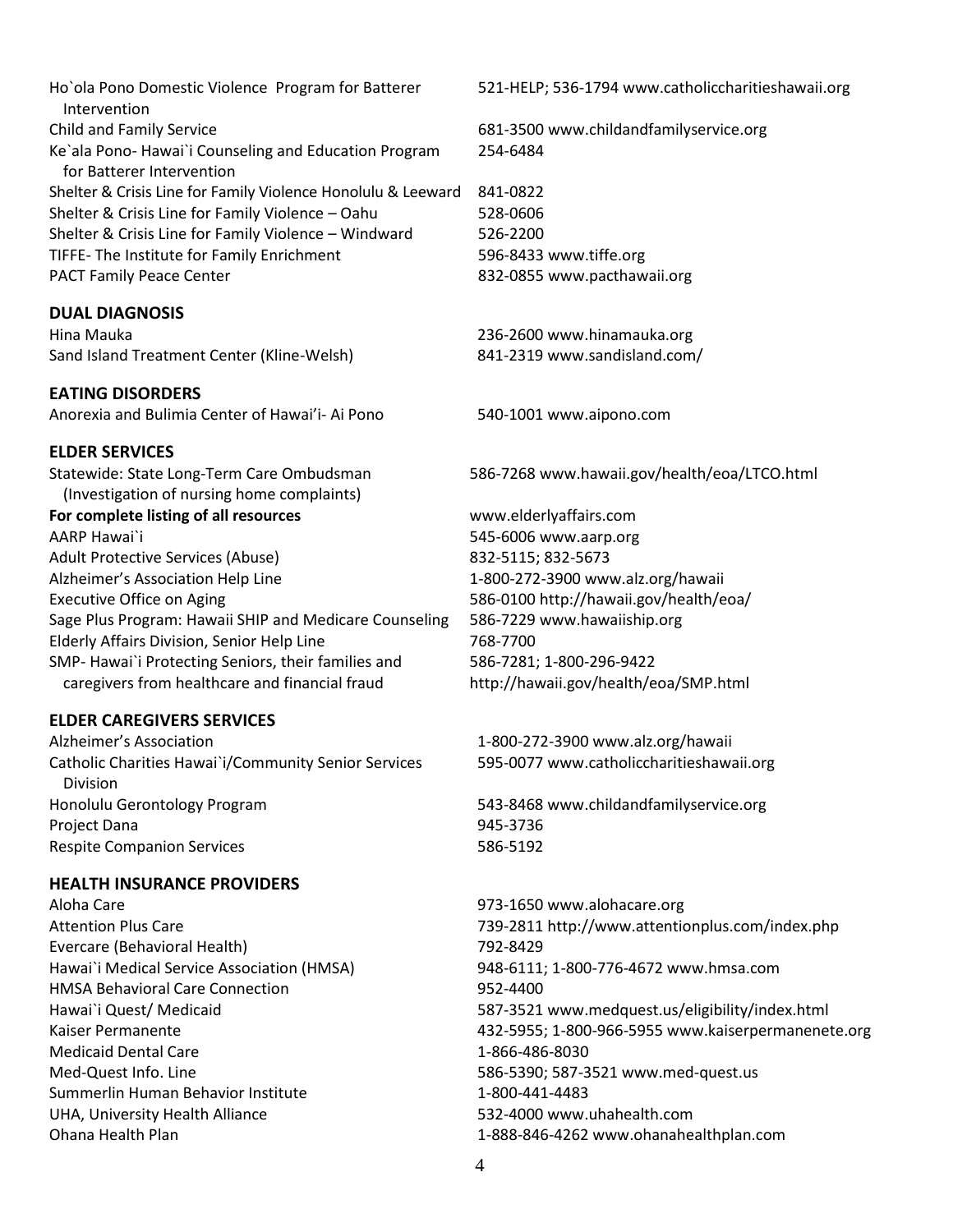#### www.ohanacares.com

#### **HOMELESS SHELTERS & SERVICES**

Care-A-Van 922-4790 [www.waikikihc.org](http://www.waikikihc.org/) Hale Kipa Youth Services 589-1829 [www.halekipa.org](http://www.halekipa.org/) Health Care for the Homeless Project (Safe Haven) 524-7233 [www.mentalhealthkokua.org](http://www.mentalhealthkokua.org/) Kahumana 696-2655 [www.kahumana.org](http://www.kahumana.org/) Institute for Human Services (I.H.S.) 845-7052 [www.ihshawaii.org](http://www.ihshawaii.org/) Ohana Ola O Kahumana (Wai`ianae) 696-4039 [www.kahumana.org/OhanaOla.php](http://www.kahumana.org/OhanaOla.php) Safe Haven for Homeless Mentally III **Safe Haven for Homeless Mentally III** 624-7233 Youth Outreach (YO) for homeless youth 942-5858

#### **HOSPITALS & MEDICAL CENTERS**

Castle Medical Center (has in-patient psychiatric unit) 263-5500 [www.castlemed.org](http://www.castlemed.org/) Hawai`i State Hospital (psychiatric hospital) 247-2191 [www.hsh.health.state.hi.us](http://www.hsh.health.state.hi.us/) Kahi Mohala Hospital (psychiatric hospital for adults & adolescents) Kahuku Hospital 293-9221 Kaiser Behavioral Health Services 432-7600 [www.kaiserpermanente.org](http://www.kaiserpermanente.org/) Kaiser Permanente Medical Services 432-2000 [www.kaiserpermanente.org](http://www.kaiserpermanente.org/) Kaiser Permanente Moanalua Hospital and Clinic 432-0000 [www.kaiserpermanente.org](http://www.kaiserpermanente.org/) Kalihi-Palama Dental Health Center 1992 1994 1995-0686 [www.kphc.org](http://www.kphc.org/) Kapiolani Medical Center at Pali Momi 486-6000 [www.kapiolani.org/pali-momi/default.aspx](http://www.kapiolani.org/pali-momi/default.aspx) Kapiolani Medical Center **1983-6000 kapiolani.org** 983-6000 [www.kapiolani.org](http://www.kapiolani.org/) Kuakini Medical Center 536-2236 [www.kuakini.org](http://www.kuakini.org/) Queens Medical Center (has in-patient psychiatric units for adults & adolescents) Queen's Referral Line 537-7117 [www.queens.org](http://www.queens.org/) Rehabilitation Hospital of the Pacific The Contract to the S31-3511 [www.rehabhospital.org](http://www.rehabhospital.org/) Hawai`i Medical Center East 547-6011 [www.hawaiimedcen.com](http://www.hawaiimedcen.com/) Hawai`i Medical Center West 678-7000 [www.hawaiimedcen.com](http://www.hawaiimedcen.com/) Straub Clinic and Hospital 522-4000 [www.straubhealth.org](http://www.straubhealth.org/) Tripler Army Medical Center 433-6661 [www.tamc.amedd.army.mil](http://www.tamc.amedd.army.mil/) Wahiawa General Hospital **621-8411 [www.wahiawageneral.org](http://www.wahiawageneral.org/)** 621-8411 www.wahiawageneral.org

#### **HOUSING INFORMATION/PROVIDERS**

Affordable Housing and Homeless Alliance 845-4565; 262-870[0 www.hawaiihomeless.org](http://www.hawaiihomeless.org/) Dept. of Health Financial, Food Stamp & Medical Info. 643-1643 [www.hawaii.gov/health](http://www.hawaii.gov/health) Hawai`i Centers for Independent Living 522-5400 [www.hawaii-cil.org](http://www.hawaii-cil.org/) Hawai`i County Housing example 10 and 10 and 10 and 10 and 10 and 10 and 10 and 10 and 10 and 10 and 10 and 10 Heart to Heart Hawai`i 888-8630

#### **IMMIGRANT SERVICES**

Social Security Administration 1-800-772-1213 [www.ssa.gov/sf/](http://www.ssa.gov/sf/) Hawai`i Immigrant Justice Center 536-8826 [www.hijcenter.org](http://www.hijcenter.org/) Susannah Wesley Community Center 847-1535 [www.susannahwesley.org](http://www.susannahwesley.org/)

#### **JAIL & PRISON SERVICES**

[http://69.89.31.82/~waikikih/index.php?option=com\\_cont](http://69.89.31.82/~waikikih/index.php?option=com_content&task=view&id=29&Itemid=49) [ent&task=view&id=29&Itemid=49](http://69.89.31.82/~waikikih/index.php?option=com_content&task=view&id=29&Itemid=49)

671-8511 [www.kahimohala.org](http://www.kahimohala.org/)

538-9011 [www.queens.org](http://www.queens.org/)

Catholic Charities Immigrant Services 528-5233 [www.catholiccharitieshawaii.org](http://www.catholiccharitieshawaii.org/) Child and Family Service 521-2377 [www.childandfamilyservice.org](http://www.childandfamilyservice.org/)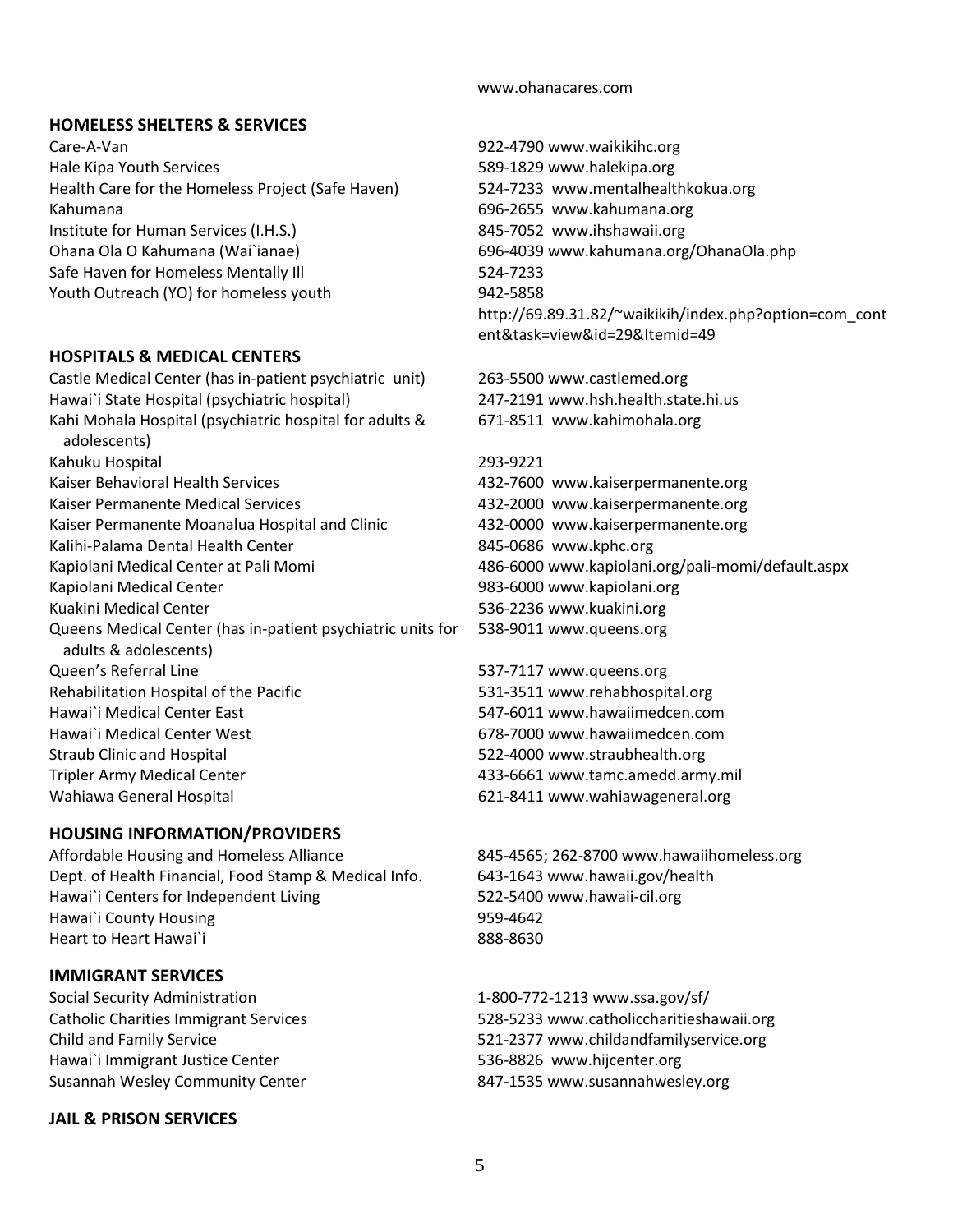Community Assistance Center 1992 1993 1994 1995 1997-2917 [www.cachawaii.org](http://www.cachawaii.org/) Hina Mauka Kealaula Program at the Women's Community Correctional Center Department of Public Safety- Health Care Division 587-1250 [www.hawaii.gov/psd](http://www.hawaii.gov/psd) Hawai`i Courts and Corrections 832-1852 [www.courts.state.hi.us](http://www.courts.state.hi.us/) Police- Missing Persons/Crimestoppers 955-8300 [www.crimestoppers-honolulu.org](http://www.crimestoppers-honolulu.org/)

### **JOB TRAINING & PLACEMENT**

Goodwill Vocational Training Center 836-0313 [www.higoodwill.org](http://www.higoodwill.org/) Lanakila Pacific 531-0555 [www.lanakilapacific.org](http://www.lanakilapacific.org/) State Vocational Rehab Division 586-5167 United Self-Help 947-5558 [www.unitedselfhelp.org](http://www.unitedselfhelp.org/) Winners at Work **622-2100 [www.abilitieshawaii.org](http://www.abilitieshawaii.org/)** 532-2100 www.abilitieshawaii.org

#### **LEGAL SERVICES**

Hawai`i Civil Rights Commission 586-8636 [www.hawaii.gov/labor/hcrc](http://www.hawaii.gov/labor/hcrc) Hawai`i Disability Rights Center 1998-2022; 1-800-882-1057 Legal Aid Society 536-4302 [www.legalaidhawaii.org](http://www.legalaidhawaii.org/) Maximum Legal Services Corp. (Trust and Conservatorships for disabled and minors) Volunteer Legal Services of Hawai`i 528-7046 [www.vlsh.org](http://www.vlsh.org/)

#### **LESBIAN/GAY/BISEXUAL/TRANSGENDER**

#### **MARRIAGE & FAMILY SERVICES**

Catholic Charities Family Services 521-4357 [www.catholiccharitieshawaii.org](http://www.catholiccharitieshawaii.org/) Child and Family Service 681-3500 [www.childandfamilyservice.org](http://www.childandfamilyservice.org/) Hawai`i Association for Marriage & Family Therapy 371-3254 [www.hamft.net](http://www.hamft.net/) Jewish Community Services Crisis intervention for Jewish families Queen Liliuokalani Children's Center (Ho'oponopono) 847-1302 [www.qlcc.org](http://www.qlcc.org/) Counseling and Spiritual Care Center of Hawai`i 545-2740 [www.cscch.org](http://www.cscch.org/)

### **MEDIATION SERVICES**

#### **MILITARY MENTAL HEALTH SERVICES**

Adolescent Substance Abuse Counseling Service 655-9944 www.asacs.org Alcohol and Drug Abuse Prevention and Control Program, Schofield Barracks National Center for PTSD 665-1546 [www.va.gov/hawaii/nc-ptsd.htm](http://www.va.gov/hawaii/nc-ptsd.htm) Society of Military Widows, Aloha Chapter 947-5282 Veterans Affairs Mental Health Clinic Veterans Day Treatment Program (Tripler) Vet Center 2008 2009 12:00 12:00 12:00 12:00 12:00 12:00 12:00 12:00 12:00 12:00 12:00 12:00 12:00 12:00 12:00

### **POSTPARTUM DEPRESSION/ANXIETY**

| Postpartum Depression (PPD) Support HI |  |  |
|----------------------------------------|--|--|
|----------------------------------------|--|--|

#### **PROFESSIONAL ORGANIZATIONS**

261-9111 [www.hinamauka.org](http://www.hinamauka.org/)

585-0920 [www.ldahawaii.org/maximum\\_legal\\_](http://www.ldahawaii.org/maximum_legal_) services.htm

Kulia Na Mamo 791-2020 [www.kulianamamo.org](http://www.kulianamamo.org/)

258-7121 [www.jcs-hi.org](http://www.jcs-hi.org/)

Mediation Center of the Pacific **521-6767** [www.mediatehawaii.org](http://www.mediatehawaii.org/)

433-8700

433-0660; 433-0600 1-800-214-1406 [www.va.gov/hawaii](http://www.va.gov/hawaii)

Postpartum Depression (PPD) Support HI 392-7985 [www.PPDsupportHI.org,](http://www.ppdsupporthi.org/) [www.postpartum.net,](http://www.postpartum.net/) [www.depressionafterdelivery.com](http://www.depressionafterdelivery.com/)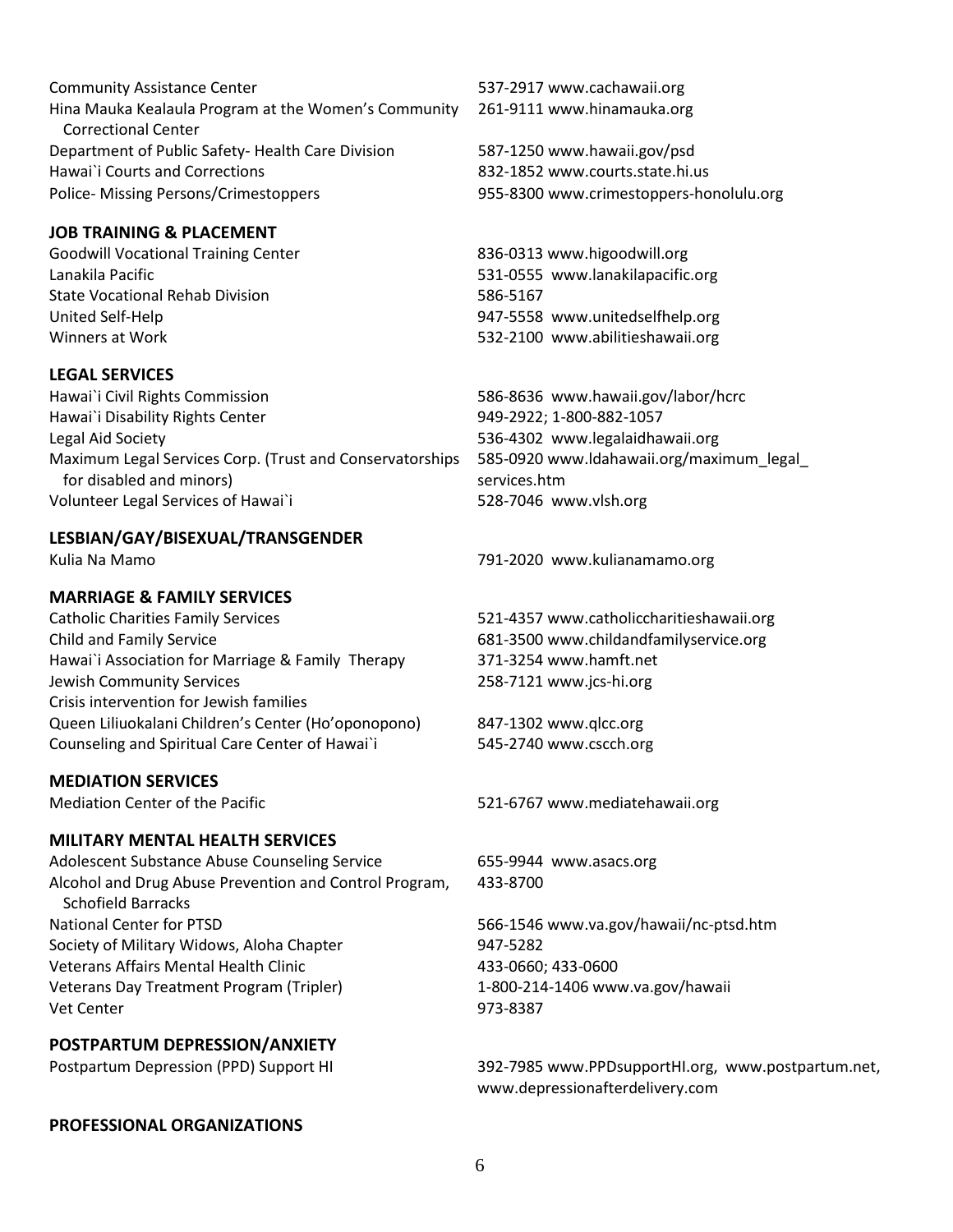Hawai`i Assoc. for Marriage and Family Therapy 291-5321 [www.hamft.net](http://www.hamft.net/) Hawai`i Nurses Association 531-1628 [www.hawaiinurses.org](http://www.hawaiinurses.org/) Hawai`i Psychiatric Medical Association 839-3070 Hawai`i Psychological Association 521-8995 [www.hawaiipsychology.org](http://www.hawaiipsychology.org/) National Association of Social Workers/Hawai`i 521-1787 [www.naswhi.org](http://www.naswhi.org/)

#### **RESIDENTIAL TREATMENT, SUPPORTIVE HOUSING, GROUP HOMES: ADULTS**

CARE Hawai`i, Inc. 550-2900 [www.carehawaii.com](http://www.carehawaii.com/) Catholic Charities Family Services 537-6321 [www.catholiccharitieshawaii.org](http://www.catholiccharitieshawaii.org/) Hina Mauka 236-2600 [www.hinamauka.org](http://www.hinamauka.org/) Kahumana Residential Special Treatment Facility 696-6699 Mental Health Kokua 737-2523 [www.mentalhealthkokua.org](http://www.mentalhealthkokua.org/) Poailani 263-1065; 262-279[9 www.poailani.org](http://www.poailani.org/) Safe Haven for Homeless Mentally III and Safe Haven the S24-7233 [www.mentalhealthkokua.org](http://www.mentalhealthkokua.org/) Sand Island 841-2319 [www.sandisland.com](http://www.sandisland.com/) Steadfast Housing 599-6230 [www.steadfast-hawaii.org](http://www.steadfast-hawaii.org/) Steps for Independence 695-0444 Wai`anae Mental Health Center (Hale Na'au Pono) 696-4211 [www.wccmch.org](http://www.wccmch.org/)

#### **RESIDENTIAL TREATMENT PROGRAMS: CHILDREN AND TEENS**

CARE Hawai`i, Inc. (Crisis Residential) – Kaneohe 235-6049 [www.carehawaii.com](http://www.carehawaii.com/) Catholic Charities Family Services 537-6321 [www.catholiccharitieshawaii.org](http://www.catholiccharitieshawaii.org/) Child and Family Service 521-2377 [www.childandfamilyservice.org](http://www.childandfamilyservice.org/) Kailana, Tole Mour (Marimed Foundation) 236-2288 [www.marimed.org](http://www.marimed.org/)

#### **RESPITE SERVICES: FAMILIES, CHILDREN/YOUTH, AND ADULTS**

| Mental Health Kokua Respite Coordinator on Oahu          | 735-6423 www.m  |
|----------------------------------------------------------|-----------------|
| Time-Out from parenting for families under stress (PACT) | 841-1027 www.pa |
| Hawai`i Family Services - Wai`anae                       | 696-3482        |
| Tutu Support Group                                       | 696-3482        |

#### **SUPPORT GROUPS: CONSUMERS**

| United Self-Help operates a "warm line" until 9 pm daily & |  |  |
|------------------------------------------------------------|--|--|
| offers the following Support Groups:                       |  |  |

- Central Leeward Support Group 947-5558
- **Compassionate Communication Support Group** 947-5558; 227-7659
- Self-Esteem
- Writers Group
- Kailua Windward Oahu Group
- **Midwest Center for Anxiety and Depression Group**
- **Schizophrenia and Schizoaffective Support Group** 947-5558 *Other Support Groups:*

Wahiawa "Hope Impact" Support Group 621-4771

Dual Recovery Anonymous (Community Care Services) 845-7771

Obsessive-Compulsive Disorder Support 261-6987

Sex and Love Addicts Anonymous 926-0166

Al-Anon/Narc-Anon 935-0971

ental health kokua.org acthawaiii.org

947-5558 [www.unitedselfhelp.org](http://www.unitedselfhelp.org/)

947-5558 947 5558

947-5558 947-5558

Alcoholics Anonymous (AA) 946-1438 [www.oahucentraloffice.org](http://www.oahucentraloffice.org/) Alzheimer's Association Aloha Chapter 591-2771 [www.alz.org/hawaii](http://www.alz.org/hawaii) Co-dependents Anonymous 589-2632 [www.codependents.org](http://www.codependents.org/) Hawai`i Alcoholics Anonymous (AA) 961-6133; 329-1212 [www.hawaiiaa.org](http://www.hawaiiaa.org/)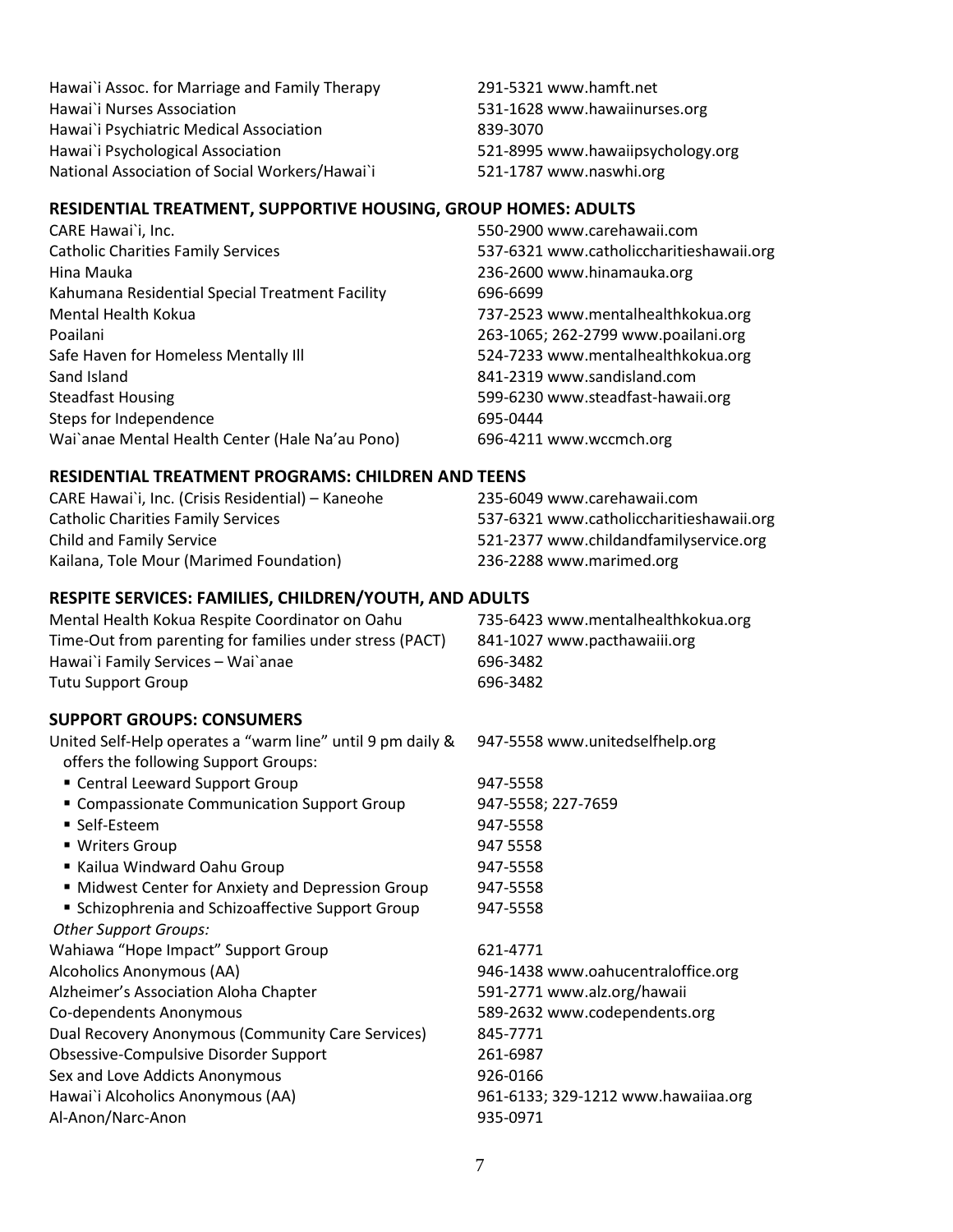#### **SUPPORT GROUPS: FAMILY**

Diamond Head Family Support Groups 733-9260 Hawai`i Families As Allies (parents of children with behavioral disorders) Hina Mauka 236-2600 [www.hinamauka.org](http://www.hinamauka.org/) Learning Disabilities Association of Hawai`i 536-9684 [www.ldahawaii.org](http://www.ldahawaii.org/) Narcotics Anonymous 247-3191 [www.nar-anon.org](http://www.nar-anon.org/) NAMI- National Alliance on the Mentally Ill 591-1297 [www.namihawaii.org](http://www.namihawaii.org/) Helping Hands Hawai`i 536-7234 [www.helpinghandshawaii.org](http://www.helpinghandshawaii.org/) Windward MHC Family Support Group 233-3775

**SEX ABUSE TREATMENT: OFFENDERS**

#### **SEX ABUSE TREATMENT: VICTIMS**

The Children's Justice Center 534-6700 Sex Abuse Treatment Center – 24 hr Hotline 535-7600; 524-7273 [www.satchawaii.com](http://www.satchawaii.com/)

#### **SLIDING SCALE FEE AGENCIES**

Catholic Charities Family Services 537-6321 [www.catholiccharitieshawaii.org](http://www.catholiccharitieshawaii.org/) Child and Family Service 681-3500 [www.childandfamilyservice.org](http://www.childandfamilyservice.org/) Counseling and Spiritual Care Center of Hawai`i 545-2740 [www.cscch.org](http://www.cscch.org/)

#### **SUICIDE PREVENTION**

<span id="page-9-0"></span>Access and Suicide Crisis Line 832-3100

Narcotics Anonymous (NA) 969-6644 [www.na-hawaii.org](http://www.na-hawaii.org/)

Alzheimer's Association 591-2771;1-800-272-3900 [www.alz.org/hawaii](http://www.alz.org/hawaii) 487-8785 [www.hfaa.net](http://www.hfaa.net/)

Catholic Charities 537-6321 [www.catholiccharitieshawaii.org](http://www.catholiccharitieshawaii.org/)

# **HAWAI`I (BIG ISLAND)**

#### **ALCOHOL & DRUG SERVICES**

ACCESS Capabilities 1-800-753-6879 Ku Aloha Ola Mau (DASH- Drug Addiction Services of Hawai`i) Lokahi Treatment Center 883-0922

Wahiola Nona Opio (Marimed Foundation) 962-6610 [www.marimed.org](http://www.marimed.org/)

#### **ANGER MANAGEMENT SERVICES**

#### **BEREAVEMENT & GRIEF SUPPORT**

#### **BILINGUAL SERVICES**

Bilingual Access Line (Helping Hands Hawai`i) 808-526-9724 (may call collect)

Big Island Substance Abuse Council 935-4927 [www.hawaiiunitedway.org/big-island](http://www.hawaiiunitedway.org/big-island-substance-abuse-cou.asp)[substance-abuse-cou.asp](http://www.hawaiiunitedway.org/big-island-substance-abuse-cou.asp) 961-6822 [www.dashhawaii.org](http://www.dashhawaii.org/)

[www.healingourisland.com/lokahitreatmentcenters.html](http://www.healingourisland.com/lokahitreatmentcenters.html)

Turning Point for Families 969-7798 [www.hawaiiunitedway.org/turning-point-for](http://www.hawaiiunitedway.org/turning-point-for-families.asp)[families.asp](http://www.hawaiiunitedway.org/turning-point-for-families.asp) Child and Family Service 935-2188 [www.childandfamilyservice.org](http://www.childandfamilyservice.org/)

Hawai`i Hospice of Hilo 969-1733 [www.hospiceofhilo.org](http://www.hospiceofhilo.org/)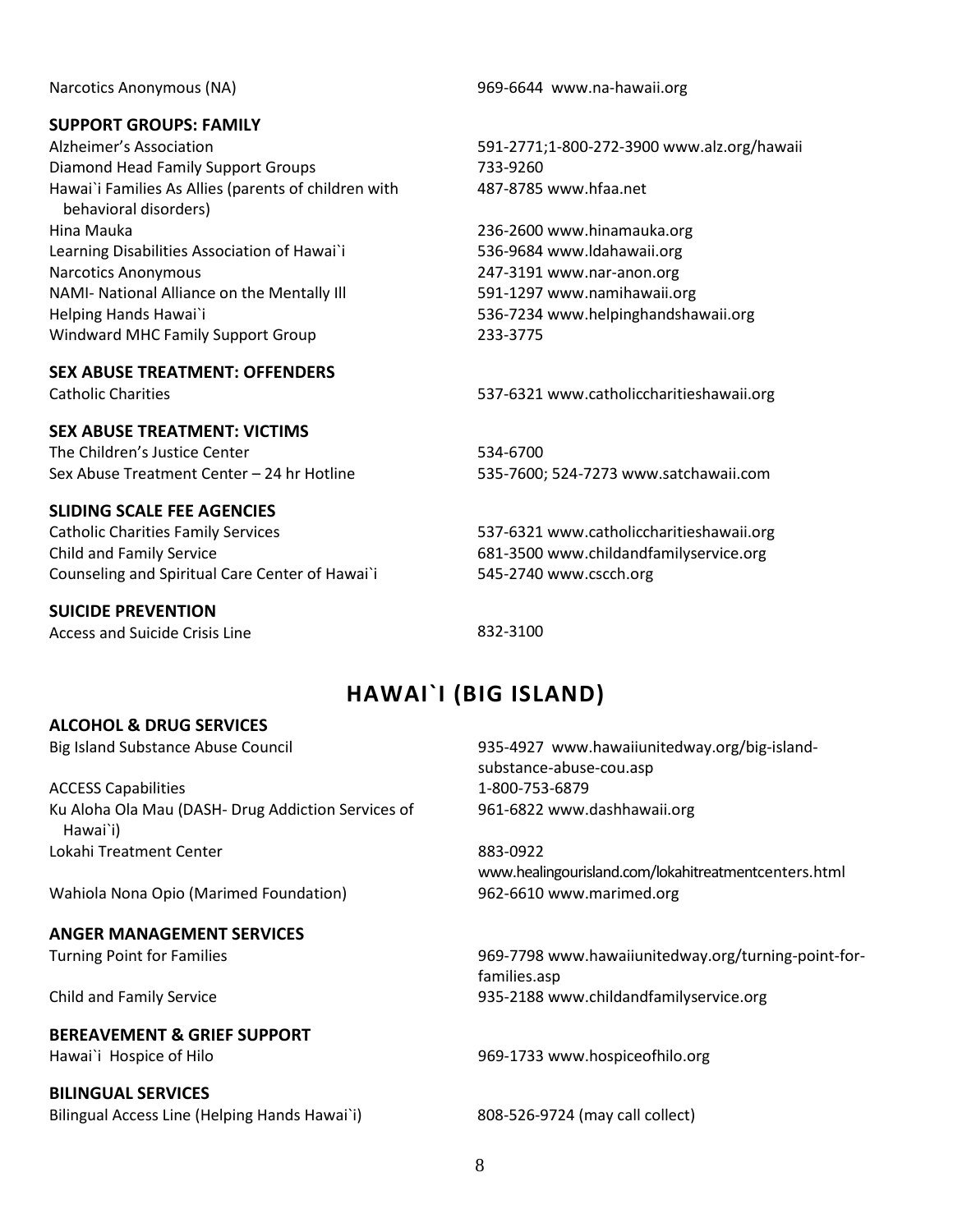#### **CHILD & ADOLESCENT SERVICES**

Crisis Intervention – *24 Hour Hotline* 1-800-753-6879

Child and Adolescent Mental Health Division (Department of Health) Child and Family Service 935-2188; 323-2664 [www.childandfamilyservice.org](http://www.childandfamilyservice.org/) Healthy Start **334-4105** [www.fsswh.org](http://www.fsswh.org/)

Baby SAFE (Substance Abuse Free Environment) 961-5022 [http://hawaii.gov/health/family-child](http://hawaii.gov/health/family-child-health/mchb/programs/bs.html)[health/mchb/programs/bs.html](http://hawaii.gov/health/family-child-health/mchb/programs/bs.html) Big Island Substance Abuse Council 935-4927 [www.hawaiiunitedway.org/big-island](http://www.hawaiiunitedway.org/big-island-substance-abuse-cou.asp)[substance-abuse-cou.asp](http://www.hawaiiunitedway.org/big-island-substance-abuse-cou.asp) 933-0753; 1-800-294-5282 [www.hawaii.gov/health/mental-health/camhd/fgc/index](http://www.hawaii.gov/health/mental-health/camhd/fgc/index)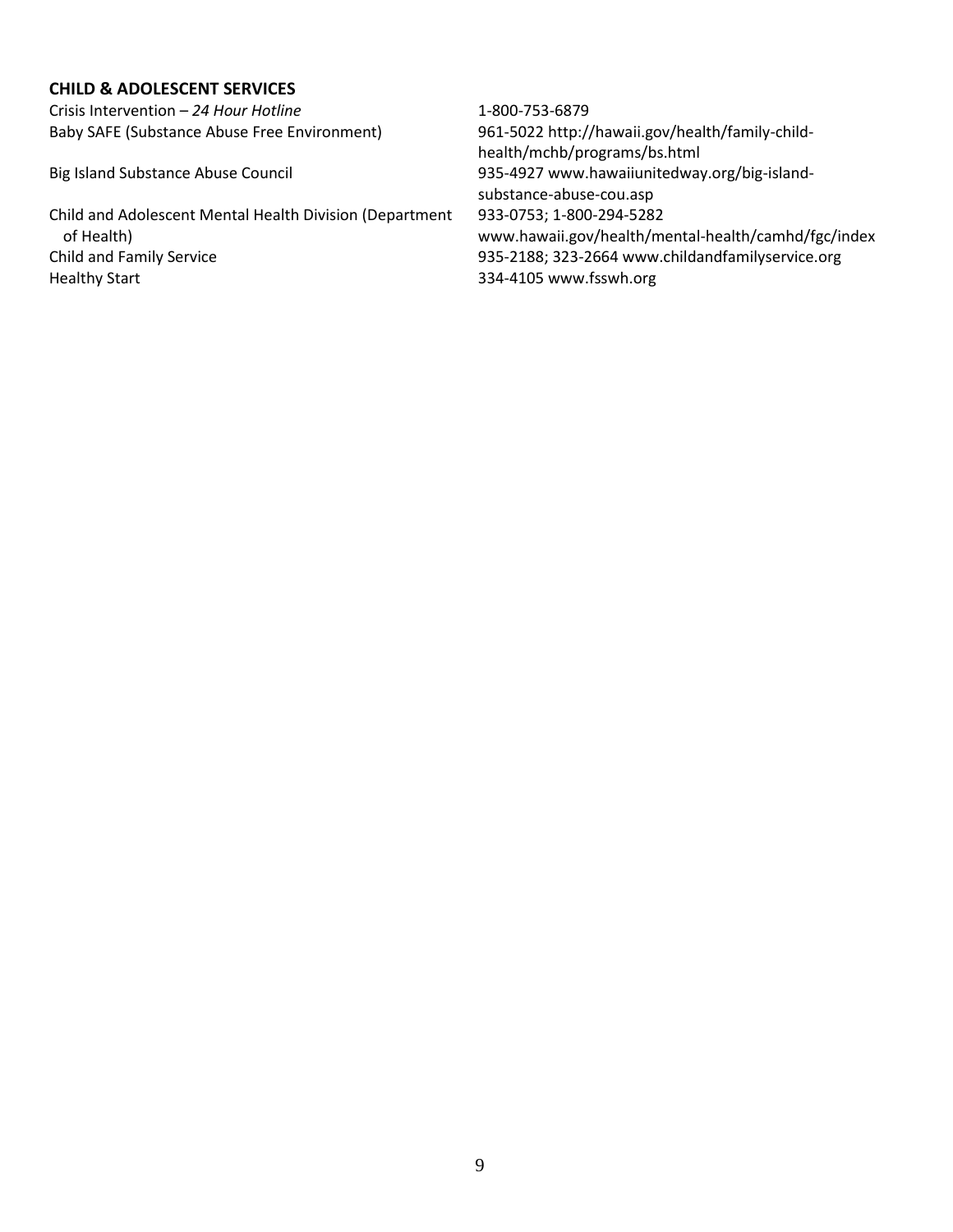#### **Family Guidance Centers**

■ Hilo 933-0610 ■ Kona 322-1541 ■ Waimea 887-8100 Family Intervention Services 935-4411 [www.salvationarmy.org](http://www.salvationarmy.org/) Family Support Services of West Hawai`i 326-7778 [www.fsswh.org](http://www.fsswh.org/) Hawai`i Behavioral Health, LLC 935-6109 [www.hibh.org](http://www.hibh.org/) TIFFE- The Institute for Family Enrichment 961-5166 [www.tiffe.org](http://www.tiffe.org/) Kapiolani Health Hawai`i 1-800-362-3585 Queen Liliuokalani Children's Center 935-9381; 329-7336 [www.qlcc.org](http://www.qlcc.org/) SAVE -Sexual Assault Victim Empowerment 935-0677 SPIN- Special Parent Info Network 1986 1986 1974-4000 [www.spinhawaii.org](http://www.spinhawaii.org/) Turning Point for Families 322-7233 [www.childandfamilyservice.org](http://www.childandfamilyservice.org/) SPIN- Special Parent Info Network 1-800-468-4644 ext.68126 [www.spinhawaii.org](http://www.spinhawaii.org/) Teen Line 1-877-521-TEEN (8336) [www.teenlinehawaii.org](http://www.teenlinehawaii.org/) The Parent Line 1-800-816-1222 [www.theparentline.org](http://www.theparentline.org/)

#### **CLUBHOUSES/DAY TREATMENT**

| Statewide Clubhouse/Psychosocial Rehabilitation | 721-0748 www.amhd.org |
|-------------------------------------------------|-----------------------|
| Coordinator                                     |                       |
| Hale O'luea Clubhouse                           | 974-4320              |
| Kona Paradise Club,                             | 322-4818              |
| West Hawai'i Mental Health Center               |                       |

#### **COMMUNITY HEALTH CENTERS**

| Bay Clinic - Hilo                       | 969-1427 www.bayclinic.org      |
|-----------------------------------------|---------------------------------|
| Bay Clinic - Kea`au                     | 930-0400 www.bayclinic.org      |
| Bay Clinic - Ka'u Family Health Center  | 929-7311 www.bayclinic.org      |
| Bay Clinic - Pahoa Family Health Center | 965-9711 www.bayclinic.org      |
| Hamakua Health Center                   | 775-7206 www.hamakua-health.org |
| West Hawai'i Community Health Center    | 326-5629 www.westhawaiich.org   |

#### **COMMUNITY MENTAL HEALTH CENTERS (CMHC'S)**

| Hawai`i CMHC - Hilo | 974-4300 |
|---------------------|----------|
| Kona CMHC           | 322-4818 |
| Naalehu CMHC        | 929-7331 |
| Waimea CMHC         | 775-8835 |
| Hawai`i Puna CMHC   | 965-2240 |
|                     |          |

#### **CONSUMER ADVOCACY AGENCIES**

| Hawai'i Disability Rights Center East Hawai'i | 965-0152  |
|-----------------------------------------------|-----------|
| Hawai`i Disability Rights Center West Hawai`i | 325-5123  |
| Disability and Communications Access Board    | 1-808-974 |

#### **DOMESTIC VIOLENCE**

Child and Family Service 935-2188 [www.childandfamilyservice.org](http://www.childandfamilyservice.org/) Shelter and Crisis Line for Family Violence – Hilo 959-8864 Shelter and Crisis Line for Family Violence – Kona 322-7233 TIFFE- The Institute for Family Enrichment- Hilo 961-5166 [www.tiffe.org](http://www.tiffe.org/) TIFFE- The Institute for Family Enrichment- Kona 323-3305 [www.tiffe.org](http://www.tiffe.org/)

#### **DUAL DIAGNOSIS**

Disability and Communications Access Board 1-808-974-4000 ext.68121 [www.hawaii.gov/health/dcab/home/](http://www.hawaii.gov/health/dcab/home/)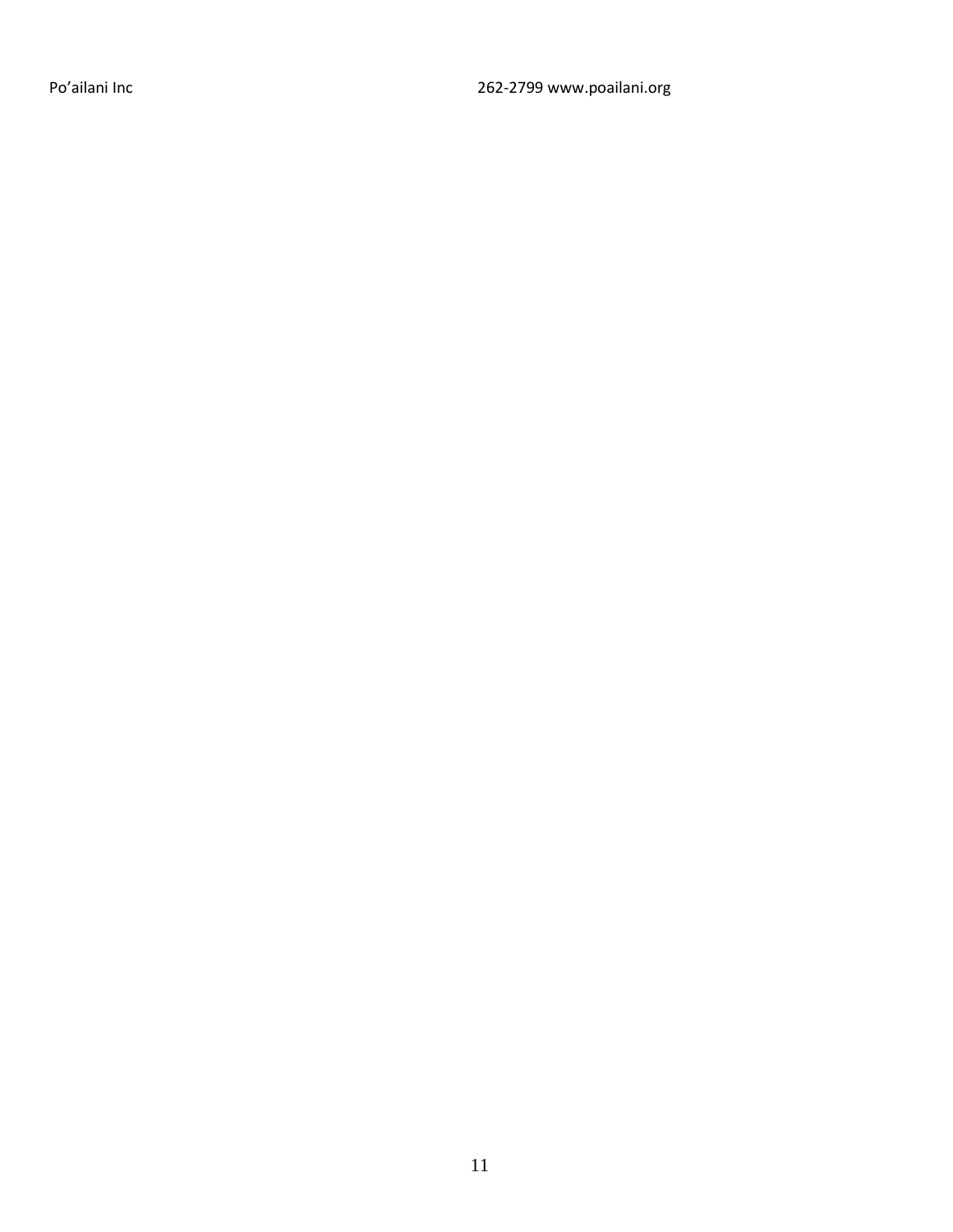#### **ELDER SERVICES**

Statewide: State Long-Term Care Ombudsman (Investigation of nursing home complaints) **For complete listing of all resources** 586-7268 [www.hawaii.gov/health/eoa/LTCO.html](http://www.hawaii.gov/health/eoa/LTCO.html)  [www.elderlyaffairs.com](http://www.elderlyaffairs.com/) Hawai`i Adult Protective Services 933-8820 Hilo; 327-6280 Kona Area Office on Aging **Hilo: 961-8600 Kailua-Kona: 327-3597** [http://www.co.hawaii.hi.us/directory/dir\\_aging.html](http://www.co.hawaii.hi.us/directory/dir_aging.html) Alzheimer's Association 591-277[1 www.alz.org/hawaii](http://www.alz.org/hawaii) Hawai`i County Executive Office on Aging 1974-400[0 www.hawaii-ounty.com/directory/dir\\_aging.htm](http://www.hawaii-ounty.com/directory/dir_aging.htm)

Hawai`i Quest/Medicaid 327-4970 [www.med-uest.us/eligibility/index.html](http://www.med-uest.us/eligibility/index.html)

State Housing 933-0474; 322-1915 [www.hcdch.hawaii.gov](http://www.hcdch.hawaii.gov/)

Hawai`i Community Corrections Center 1993-0428 [www.hawaii.gov/psd/corrections/jails/hawaii](http://www.hawaii.gov/psd/corrections/jails/hawaii-community-correctional-center)[community-correctional-center](http://www.hawaii.gov/psd/corrections/jails/hawaii-community-correctional-center)

Public Defender 974-4571; 323-7562 [www.hawaii.gov/budget/pd](http://www.hawaii.gov/budget/pd) Turning Point for Families/ Ke-Ala-Lokahi 935-4747 [www.hawaiiunitedway.org/turning-point](http://www.hawaiiunitedway.org/turning-point-forfamilies.asp)[forfamilies.asp](http://www.hawaiiunitedway.org/turning-point-forfamilies.asp)

#### **HEALTH INSURANCE PROVIDERS**

#### **HOMELESS SHELTERS & SERVICES**

Care-A-Van (island wide) 935-3050 Catholic Charities- Kawaihoe Transitional Housing 882-7609 [www.catholiccharitieshawaii.org](http://www.catholiccharitieshawaii.org/)

#### **HOSPITALS & MEDICAL CENTERS**

North Hawai`i Community Hospital 885-4444 [www.northhawaiicommunityhospital.com](http://www.northhawaiicommunityhospital.com/) Hale Ho'ola Hamakua Critical Access Hospital 775-7211 Hawai`i Health Systems Corp (has in-patient psychiatric unit) 733-4020 [www.hhsc.org/](http://www.hhsc.org/) Kaiser Permanente Hilo Clinic **Mateurs 2018** 934-4000 [www.kaiserpermanente.org](http://www.kaiserpermanente.org/) Kohala Hospital 889-6211 [www.koh.hhsc.org](http://www.koh.hhsc.org/) Kona Community Hospital (has in-patient psychiatric unit) 322-9311 [www.kch.hhsc.org](http://www.kch.hhsc.org/)

#### **HOUSING INFORMATION/PROVIDERS**

County Housing **Example 2018** 2019 12:30 12:30 12:30 12:30 12:30 12:30 12:30 12:30 12:30 12:30 12:30 12:30 12:30 12:30 12:30 12:30 12:30 12:30 12:30 12:30 12:30 12:30 12:30 12:30 12:30 12:30 12:30 12:30 12:30 12:30 12:30 1 Hawai`i Centers for Independent Living entitled as a series of 935-3777 [www.hawaii-cil.org](http://www.hawaii-cil.org/)

#### **IMMIGRANT SERVICES**

County Immigration Center **1961-8220** 

#### **JAIL & PRISON SERVICES**

Police Department- Non-Emergency Information 935-3311 [www.hawaiipolice.com](http://www.hawaiipolice.com/)

#### **JOB TRAINING & PLACEMENT**

Brantley Center 775-7245 State Vocational Rehab Division 323-0025 Economic Opportunity Council 1961-2681

#### **LEGAL SERVICES**

Hawai`i Disabilities Rights Center 965-0152; 325-5123 Legal Aid Society & Seniors Program 329-3910

Kuikahi Mediation Center 1935-7844 West Hawai`i Mediation Services 885-5525; 326-2666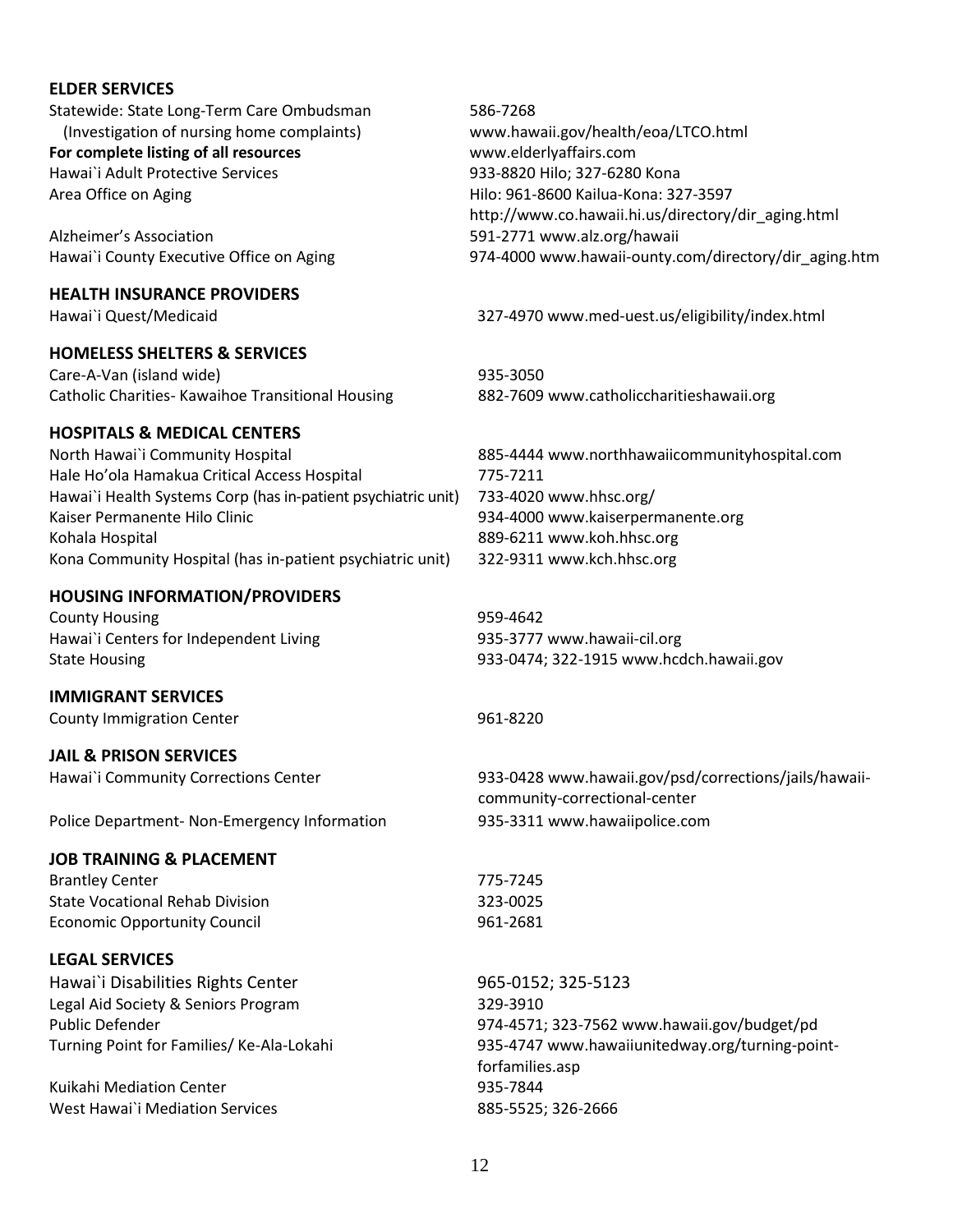# <span id="page-14-0"></span>**MILITARY MENTAL HEALTH SERVICES** Veterans Affairs Primary Care Clinic 935-3781; 329-0774 [www.va.gov](http://www.va.gov/) **RESIDENTIAL TREATMENT, SUPPORTIVE HOUSING, GROUP HOMES: ADULTS** Community Care Services **628 Community Care Services** 635-3481 Mental Health Kokua (Hilo) 935-7167 [www.mentalhealthkokua.org](http://www.mentalhealthkokua.org/) Mental Health Kokua (Kailua-Kona) 331-1468 [www.mentalhealthkokua.org](http://www.mentalhealthkokua.org/) **RESIDENTIAL TREATMENT PROGRAMS: CHILDREN AND TEENS** Child and Family Service 935-2188 [www.childandfamilyservice.org](http://www.childandfamilyservice.org/) **SUPPORT GROUPS: CONSUMERS** United Self-Help operates a "warm line" until 9 pm daily & offers the following Support Groups: Toll Free 1-866-866-4357 [www.unitedselfhelp.org](http://www.unitedselfhelp.org/) Alcoholics Anonymous (AA) 961-6133; 329-1212 [www.hawaiiaa.org](http://www.hawaiiaa.org/) Al-Anon/Narc-Anon 935-0971 Helping Hands Hawai`i 934-9800 [www.helpinghandshawaii.org](http://www.helpinghandshawaii.org/) Narcotics Anonymous (NA) 969-6644 [www.na-hawaii.org](http://www.na-hawaii.org/) **SUPPORT GROUPS: FAMILY** Hawai`i Families As Allies 1-866-361-8825 www.hfaa.net **SEX ABUSE TREATMENT: VICTIMS** YWCA/Empowering Alternatives 935-0677 [www.ywcahawaiiisland.org](http://www.ywcahawaiiisland.org/) **KAUA`I ALCOHOL & DRUG SERVICES** Keala Pono Recovery Center 246-0663 Hina Mauka (adult outpatient clinic) 245-8883 [www.hinamauka.org](http://www.hinamauka.org/) **ANGER MANAGEMENT SERVICES** YWCA 245-5959 [www.ywcakauai.org](http://www.ywcakauai.org/) **BEREAVEMENT & GRIEF SUPPORT** Life's Bridges (death of a loved one, including suicide) 651-6637 **BILINGUAL SERVICES** Bilingual Access Line (Helping Hands Hawai`i) 808-526-9724 (may call collect) **CHILD & ADOLESCENT SERVICES** ACCESS Suicide Prevention/Crisis Line Crisis Intervention – *24 Hour Hotline* 1-800-753-6879 Child and Adolescent Mental Health Division (State Department of Health) 274-3883; 1-800-294-5282 Child and Family Service 245-5914 [www.childandfamilyservice.org](http://www.childandfamilyservice.org/) Family Guidance Centers 274-3883 Hale `Opio Kaua`i, Inc. 245-2873 Hina Mauka 245-8333 [www.hinamauka.org](http://www.hinamauka.org/) Ke ala Pono 246-0663 Queen Liliuokalani Children's Center 245-1873 [www.qlcc.org](http://www.qlcc.org/) SPIN- Special Parent Info Network 274-3141 ext.68126 [www.spinhawaii.org](http://www.spinhawaii.org/)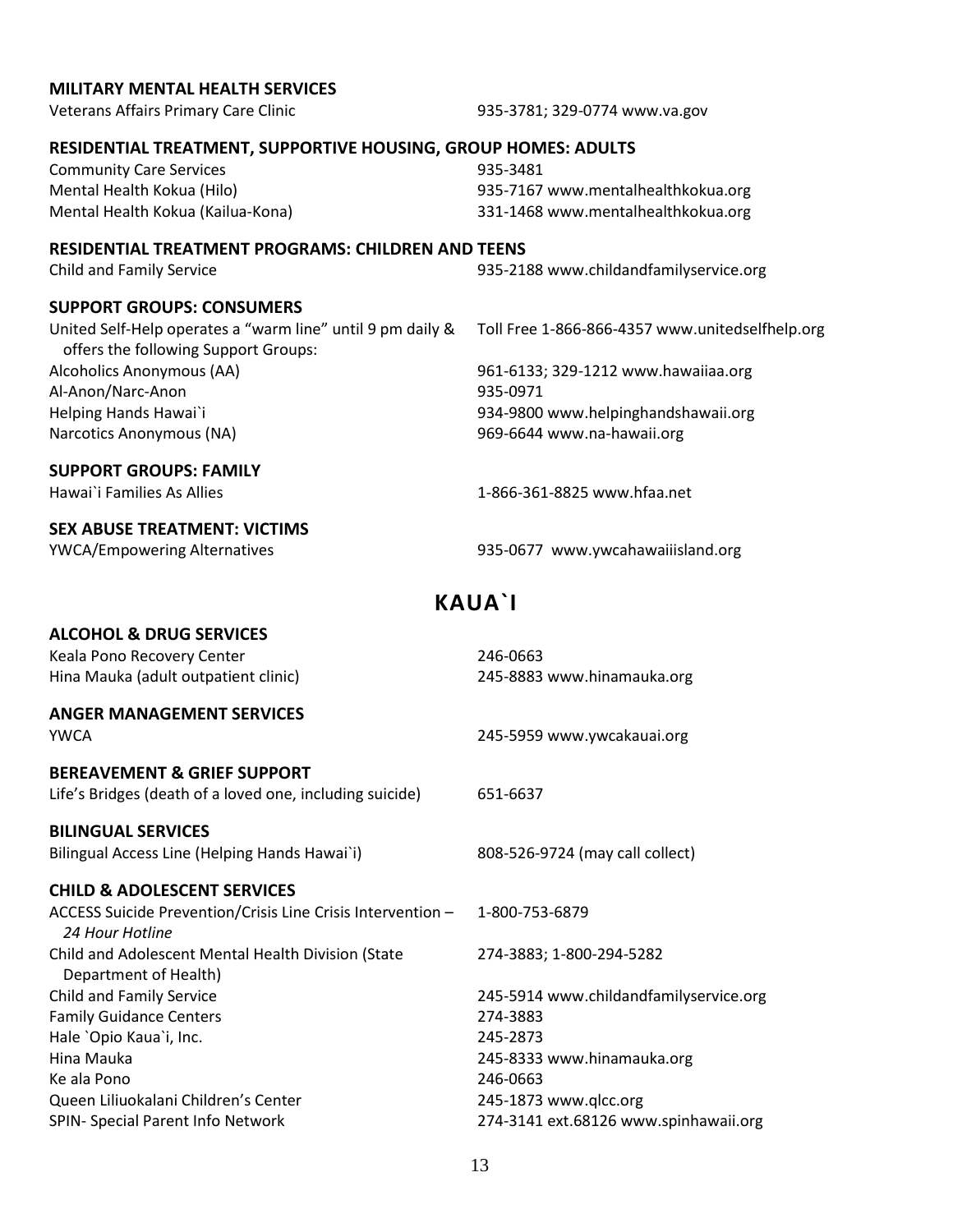| YWCA of Kaua`i<br>SPIN- Special Parent Info Network<br><b>Teen Line</b><br>The Parent Line                                                                                                                                                    | 245-5959 www.ywcakauai.org<br>1-800-468-4644 ext.68126 www.spinhawaii.org<br>1-877-521-TEEN (8336) www.teenlinehawaii.org<br>1-800-816-1222 www.theparentline.org |
|-----------------------------------------------------------------------------------------------------------------------------------------------------------------------------------------------------------------------------------------------|-------------------------------------------------------------------------------------------------------------------------------------------------------------------|
| <b>CLUBHOUSES/DAY TREATMENT</b><br>Statewide Clubhouse/Psychosocial Rehabilitation<br>Coordinator<br>Friendship House                                                                                                                         | 721-0748 www.amhd.org<br>821-4480 www.pixi.com/~friends/index.htm                                                                                                 |
| <b>COMMUNITY HEALTH CENTERS</b><br>Kaua'i Community Health Center                                                                                                                                                                             | 338-1855                                                                                                                                                          |
| <b>COMMUNITY MENTAL HEALTH CENTERS</b><br>Kaua'i CMHC                                                                                                                                                                                         | 241-3130                                                                                                                                                          |
| <b>CONSUMER ADVOCACY AGENCIES</b><br>Disability and Communications Access Board<br>Hawai'i Centers For Independent Living<br>Legal Aid Society of Hawai'i: Kaua'i<br><b>Mental Health Clinic</b>                                              | 274-3141 ext. 68121 www.hawaii.gov/health/dcab/home/<br>245-4034 www.hawaii-cil.org<br>245-7580 www.legalaidhawaii.org<br>274-3190                                |
| <b>DOMESTIC VIOLENCE</b><br><b>Child and Family Service</b><br>Kaua`i Visitation Center<br>Shelter and Crisis Line for Family Violence                                                                                                        | 245-5914 www.childandfamilyservice.org<br>821-0574 www.pacthawaii.org.kauai_visitation_center<br>245-6362                                                         |
| <b>DUAL DIAGNOSIS</b><br>Hina Mauka                                                                                                                                                                                                           | 231-2600 www.hinamauka.org                                                                                                                                        |
| <b>ELDER SERVICES</b><br>Statewide: State Long-Term Care Ombudsman<br>(Investigation of nursing home complaints)<br>For complete listing of all resources<br><b>Adult Protective Services</b><br>Kaua'i Agency on Elderly Affairs             | 586-7268<br>www.hawaii.gov/health/eoa/LTCO.html<br>www.elderlyaffairs.com<br>241-3432<br>241-4470 www.kaui.gov/elderly                                            |
| <b>HEALTH INSURANCE PROVIDERS</b><br><b>HMSA</b>                                                                                                                                                                                              | 245-3393 www.hmsa.com                                                                                                                                             |
| <b>HOMELESS SHELTERS &amp; SERVICES</b><br>Wilcox Adult Day Health                                                                                                                                                                            | 246-6919                                                                                                                                                          |
| <b>HOSPITALS &amp; MEDICAL CENTERS</b><br>Hawai`i Health Systems Corp (has in-patient psychiatric unit)<br>Kaua'i Medical Clinic<br>Kaua'i Veterans Memorial Hospital<br>Samuel Mahelona Memorial Hospital<br><b>Wilcox Memorial Hospital</b> | 733-4020 www.hhsc.org/<br>245-1500 www.wilcoxhealth.org<br>338-9431 www.kvmh.hhsc.org<br>822-4961 www.smmh.hhsc.org<br>245-1100 www.wilcoxhealth.org              |
| <b>JOB TRAINING &amp; PLACEMENT</b><br><b>State Vocational Rehab Division</b>                                                                                                                                                                 | 274-3333                                                                                                                                                          |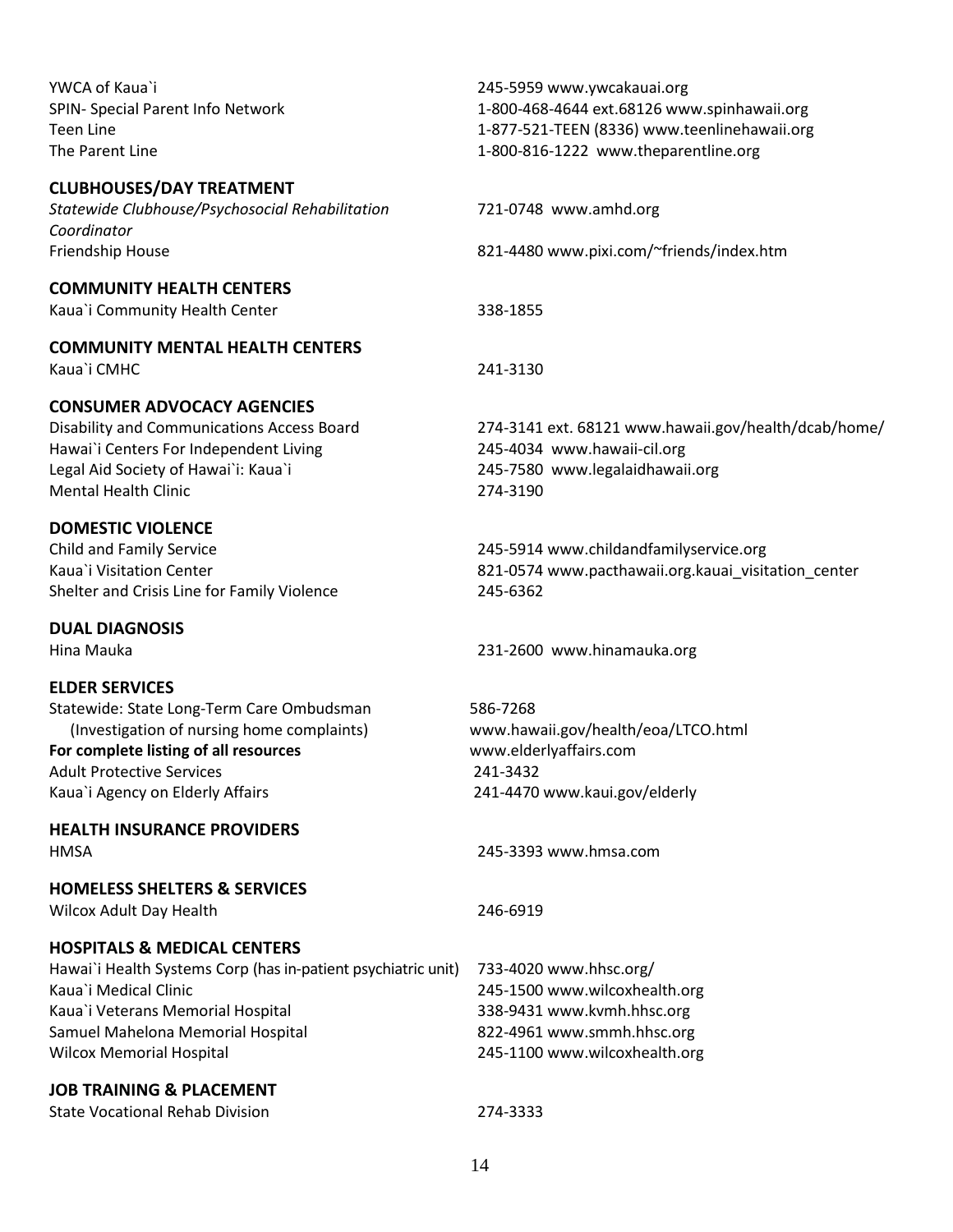| <b>LEGAL SERVICES</b>                                        |                                                 |
|--------------------------------------------------------------|-------------------------------------------------|
| <b>Disabilities Rights Center</b>                            | 1-800-882-1057                                  |
|                                                              |                                                 |
| <b>MARRIAGE &amp; FAMILY SERVICES</b>                        |                                                 |
| <b>Child and Family Service</b>                              | 245-5914 www.childandfamilyservice.org          |
| <b>MILITARY MENTAL HEALTH SERVICES</b>                       |                                                 |
| <b>Vets Center</b>                                           | 246-1163                                        |
| <b>Veterans Clinic</b>                                       | 246-0497                                        |
|                                                              |                                                 |
| <b>RESIDENTIAL TREATMENT PROGRAMS: CHILDREN AND TEENS</b>    |                                                 |
| Hale Opio                                                    | 245-2873 www.haleopio.org                       |
|                                                              |                                                 |
| <b>SUPPORT GROUPS: CONSUMERS</b>                             |                                                 |
| United Self-Help operates a "warm line" until 9 pm daily &   | Toll Free 1-866-866-4357 www.unitedselfhelp.org |
| offers the following Support Groups:                         |                                                 |
| Al-Anon/Al-Teen                                              | 246-1116 www.afghawaii.org                      |
| Alcoholics Anonymous (AA)                                    | 245-6677 www.hawaiiaa.org                       |
| Narcotics Anonymous (NA)                                     | 828-1674 www.na-hawaii.org                      |
| <b>SUPPORT GROUPS: FAMILY</b>                                |                                                 |
| Hawai`i Families As Allies                                   | 1-866-361-8825 www.hfaa.net                     |
|                                                              |                                                 |
| <b>SEX ABUSE TREATMENT: OFFENDERS</b>                        |                                                 |
| Sex Assault Treatment Program                                | 245-4144                                        |
| The Children's Justice Center                                | 327-4985                                        |
|                                                              |                                                 |
| <b>SLIDING SCALE FEE AGENCIES</b>                            |                                                 |
| Child and Family Service                                     | 245-5914 www.childandfamilyservice.org          |
|                                                              |                                                 |
|                                                              | <b>MAUI &amp; MOLOKAI</b>                       |
| <b>ALCOHOL &amp; DRUG SERVICES</b>                           |                                                 |
| Aloha House                                                  | 579-9584 www.marimed.org                        |
| Prevention Resource Center (Coalition for Drug Free Hawai`i) | 1-800-845-1946 www.drugfreehawaii.org           |
| Moloka`i:                                                    |                                                 |
| Ka Hale Pomaka'i Recovery Center (AA & NA)                   | 558-8480                                        |

#### **ANGER MANAGEMENT SERVICES**

<span id="page-16-0"></span>Hale Ho`okopa`a 553-3231

Child and Family Service Sex Assault Hotline PACT- Parents and Children Together 244-2330 [www.pacthawaii.org](http://www.pacthawaii.org/) Moloka`i Child Welfare Services 553-1700

#### **BILINGUAL SERVICES**

Bilingual Access Line (Helping Hands Hawai`i) 808-526-9724 (may call collect)

#### **CASE MANAGEMENT PROVIDERS**

#### **CHILD & ADOLESCENT SERVICES**

877-6888; [www.childandfamilyservice.org](http://www.childandfamilyservice.org/) 1-800-873-8624 [www.hawaii.gov/dhs/protection/social\\_services/child\\_welfare/](http://www.hawaii.gov/dhs/protection/social_services/child_welfare/)

Maui Youth & Family Services, Inc 579-8406, 579-841[4 www.myfs.org/](http://www.myfs.org/)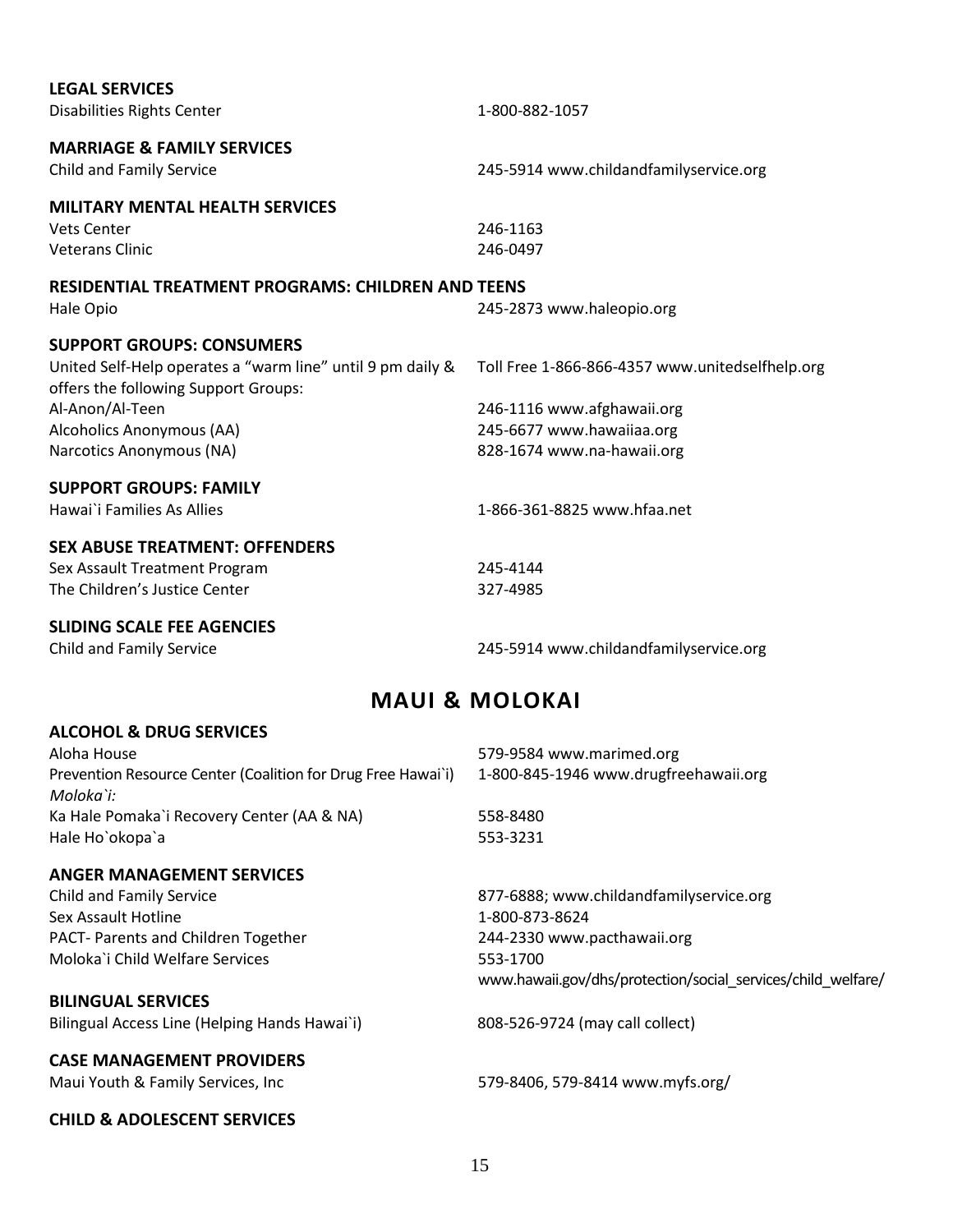ACCESS Suicide Prevention/Crisis Line Crisis Intervention – *24 Hour Hotline* Aloha House 579-9584 [www.aloha-house.org](http://www.aloha-house.org/)

Castle Medical Center 263-5500 [www.castlemed.com](http://www.castlemed.com/) Child and Adolescent Mental Health Division (State Department of Health) Child and Family Service 877-6888 [www.childandfamilyservice.org](http://www.childandfamilyservice.org/)

#### *Family Guidance Centers*

■ Lahaina 662-4045 ■ Hana 248-8927 Malama Family Recovery Center **877-7117** [www.aloha-house.org](http://www.aloha-house.org/) Maui Youth and Family Services 61 1992 12:33 129-8414; 579-8414; 579-8406 (24-hour hotline) [www.myfs.org](http://www.myfs.org/) Queen Liliuokalani Children's Center 242-8888 [www.qlcc.org](http://www.qlcc.org/) The Maui Farm 67 and 1990 and 1990 and 1990 and 1990 and 1990 and 1990 and 1990 and 1990 and 1990 and 1990 and 1990 and 1990 and 1990 and 1990 and 1990 and 1990 and 1990 and 1990 and 1990 and 1990 and 1990 and 1990 and 199 Healthy Start *(Moloka`i)* 553-8114 [www.mfss.org/mhs.htm](http://www.mfss.org/mhs.htm) Child Protection Services (CPS) -Hawai`i State Dept. of Human Services Family Support Services 553-3276 Queen Liliuokalani Children's Center 553-5369 [www.qlcc.org](http://www.qlcc.org/) SPIN- Special Parent Info Network 1-800-468-4644 ext.68126 [www.spinhawaii.org](http://www.spinhawaii.org/) Teen Line 1-877-521-TEEN (8336) [www.teenlinehawaii.org](http://www.teenlinehawaii.org/)

#### **CLUBHOUSES/DAY TREATMENT**

*Statewide Clubhouse/Psychosocial Rehabilitation Coordinator* Hale O Lanakila 984-2156 Moloka`i Clubhouse 553-5874 [molokaiclubhouse@yahoo.com](mailto:molokaiclubhouse@yahoo.com) Drop-In Center 553-3691

#### **COMMUNITY HEALTH CENTERS**

| Community Clinic of Maui         | 871-7772                    |
|----------------------------------|-----------------------------|
| Hana Community Health Center     | 248-8294 www.hanahealth.org |
| Moloka`i Community Health Center | 553-5038                    |

#### **COMMUNITY MENTAL HEALTH CENTERS (CMHC'S)**

| Maui CMHC     | 984-2150 |  |  |
|---------------|----------|--|--|
| Moloka`i CMHC | 553-3691 |  |  |

#### **CONSUMER ADVOCACY AGENCIES**

Disability Rights Center 876-0529; 1-877-712-7575 Legal Aid Society of Hawai`i 242-0724 [www.legalaidhawaii.org](http://www.legalaidhawaii.org/) Hawai`i Centers For Independent Living 242-4966 [www.hawaii-cil.org](http://www.hawaii-cil.org/) Mental Health Association Of Maui County 242-6461 Disability Rights Center 1-800-882-1057 Disability and Communication Access Board 1-800-468-4644 ext. 68121

1-800-753-6879

Baby SAFE (Substance Abuse Free Environment) 961-5022 [http://hawaii.gov/health/family-child](http://hawaii.gov/health/family-child-health/mchb/programs/bs.html)[health/mchb/programs/bs.html](http://hawaii.gov/health/family-child-health/mchb/programs/bs.html) 243-1250; 1-800-294-5282

553-1703 [www.hawaii.gov/dhs](http://www.hawaii.gov/dhs)

The Parent Line 1-800-816-1222 [www.theparentline.org](http://www.theparentline.org/)

#### 721-0748 [www.amhd.org](http://www.amhd.org/)

Disability and Communications Access Board 984-2400 ext.68121 [www.hawaii.gov/health/dcab/home/](http://www.hawaii.gov/health/dcab/home/) [www.hawaii.gov/health/dcab/home/](http://www.hawaii.gov/health/dcab/home/) United Self-Help 1-866-866-4357 (HELP[\) www.unitedselfhelp.org](http://www.unitedselfhelp.org/)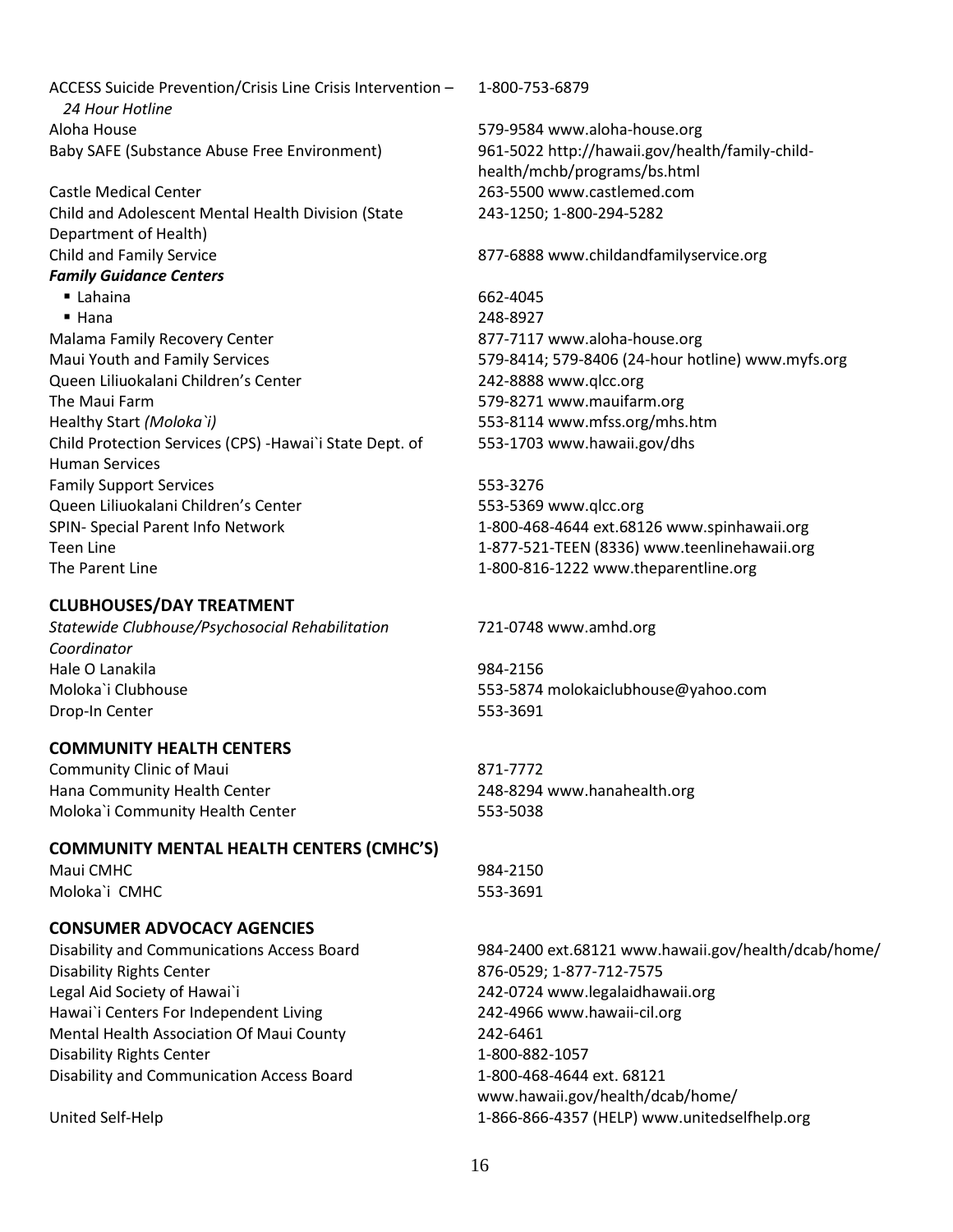#### **DOMESTIC VIOLENCE**

Child and Family Service 877-6888 [www.childandfamilyservice.org](http://www.childandfamilyservice.org/) PACT Family Peace Center 244-2330 [www.pacthawaii.org](http://www.pacthawaii.org/)

#### **DUAL DIAGNOSIS**

#### **ELDER SERVICES**

Statewide: State Long-Term Care Ombudsman (Investigation of nursing home complaints) **For complete listing of all resources** Adult Protective Services 243-5151 SMP – protecting from financial fraud 1-800-296-9422 SMP – protecting from financial fraud Molokai County Offices on Elderly/Aging

#### **HEALTH INSURANCE PROVIDERS**

#### **HOMELESS SHELTERS & SERVICES**

Maui Ka Hale Ake Ola 242-7600 Salvation Army 877-3042

#### **HOSPITALS & MEDICAL CENTERS**

| Maui Hana Medical Center                                                                    | 248-8294 www.hanahealth.org       |
|---------------------------------------------------------------------------------------------|-----------------------------------|
| Hawai`i Health Systems Corp (has in-patient psychiatric unit)                               | 733-4020 www.hhsc.org/            |
| Kaiser Permanente Wailuku Clinic                                                            | 243-6000 www.kaiserpermanente.org |
| Kula Hospital                                                                               | 878-1221 www.kula.hhsc.org        |
| Maui Memorial Medical Center (has in-patient psychiatric<br>units for adults & adolescents) | 244-9056 www.mmmc.hhsc.org        |
| Moloka'i General Hospital                                                                   | 553-5331                          |
| Napuuwai Native Hawaiian Health Care                                                        | 553-3653 www.napuuwai.com         |
| Moloka'i Family Support Services                                                            | 553-3276                          |
| Moloka'i Family Planning Project                                                            | 553-3145                          |

#### **HOUSING INFORMATION/PROVIDERS**

County of Maui 270-7805 [www.co.maui.hi.us](http://www.co.maui.hi.us/) Lokahi Pacific 242-5761 [www.lokahipacific.org](http://www.lokahipacific.org/) Maui Centers for Independent Living 242-4966 [www.hawaii-cil.org](http://www.hawaii-cil.org/) Moloka`i Hale Mahaolu 872-4100 [www.halemahaolu.org](http://www.halemahaolu.org/)

#### **IMMIGRANT SERVICES**

#### **JAIL & PRISON SERVICES**

Moloka`i Police Department 553-5355

Shelter and Crisis Line for Family Violence 579-9581; 245-8404; 245-6362 [www.whwmaui.net](http://www.whwmaui.net/) Moloka`i Child and Family Service 567-6100 [www.childandfamilyservice.org](http://www.childandfamilyservice.org/)

Aloha House 871-1314 [www.aloha-house.org](http://www.aloha-house.org/)

586-7268 [www.hawaii.gov/health/eoa/LTCO.html](http://www.hawaii.gov/health/eoa/LTCO.html)  [www.elderlyaffairs.com](http://www.elderlyaffairs.com/) Maui County Office on Aging 270-7774, 270-7755 [www.co.maui.hi.us/index.asp?nid=255](http://www.co.maui.hi.us/index.asp?nid=255) 1-800-296-9422 553-5241

#### Maui Kaiser Permanente 246-3448 [www.kaiserpermanente.org](http://www.kaiserpermanente.org/)

Maui Immigrant Services 1-800-375-5283 [www.uscis.gov](http://www.uscis.gov/)

Maui Police Department 244-6400 [www.mauicounty.gov](http://www.mauicounty.gov/)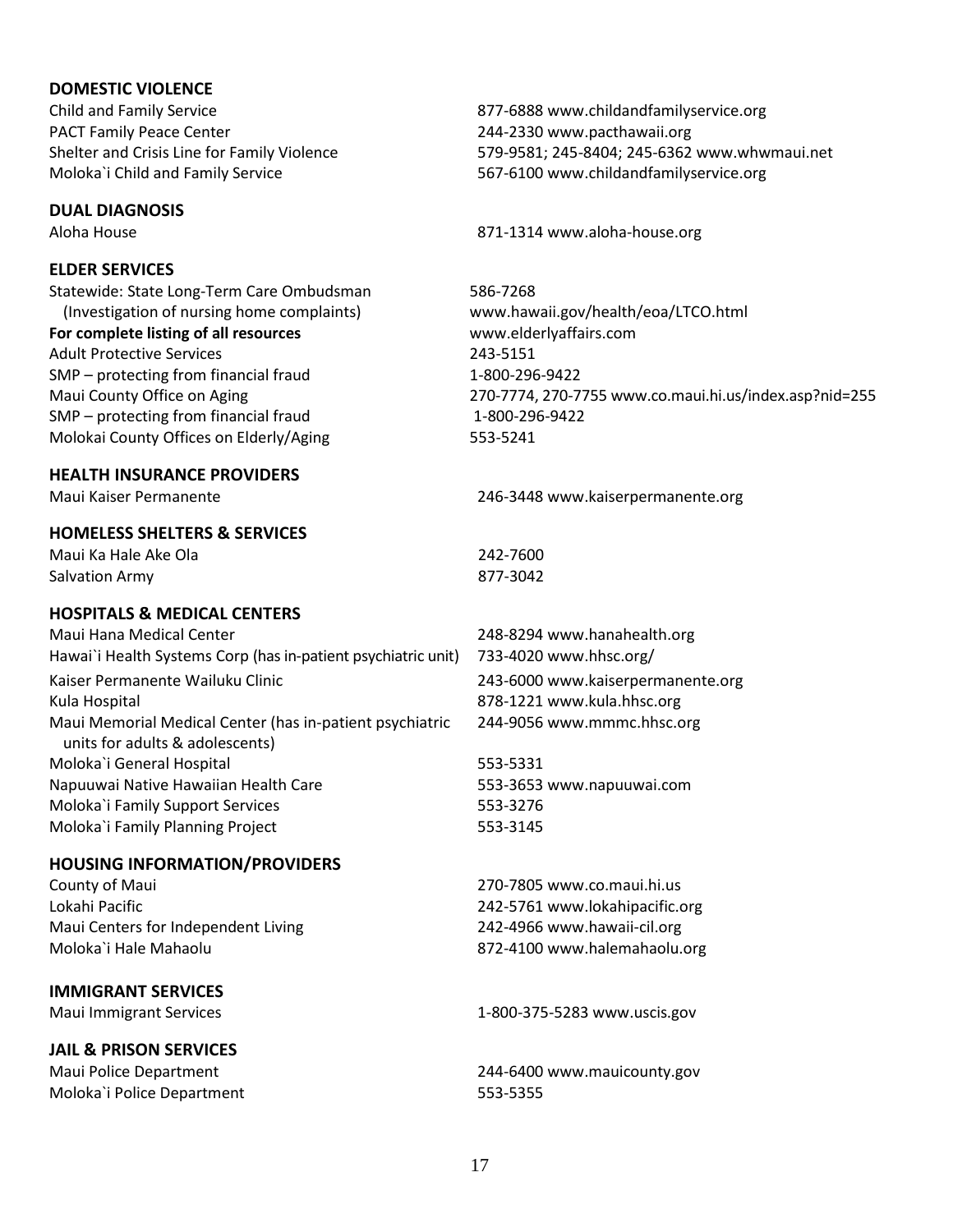| <b>JOB TRAINING &amp; PLACEMENT</b>                            |                                                 |
|----------------------------------------------------------------|-------------------------------------------------|
| Maui State Vocational Rehab Division                           | 984-8350                                        |
| Moloka'i State Vocational Rehab Division                       | 553-3621                                        |
| Moloka'i Occupational Center                                   | 553-3266                                        |
| <b>LEGAL SERVICES</b>                                          |                                                 |
| Maui Disabilities Rights Center                                | 876-0529                                        |
| Legal Aid Society                                              | 244-3731                                        |
| <b>Disabilities Rights Center</b>                              | 1-800-882-1057                                  |
| <b>MARRIAGE &amp; FAMILY SERVICES</b>                          |                                                 |
|                                                                |                                                 |
| Maui Child and Family Service                                  | 877-6888 www.childandfamilyservice.org          |
| <b>MEDIATION SERVICES</b>                                      |                                                 |
| Maui Mediation Center of Maui                                  | 244-5744 www.mauimediation.org                  |
| Mediation Center of Moloka'i                                   | 553-3844                                        |
| <b>MILITARY MENTAL HEALTH SERVICES</b>                         |                                                 |
| Maui Community-Based Outpatient Clinic                         | 871-2454                                        |
| Maui Vet Center                                                | 242-8557                                        |
| RESIDENTIAL TREATMENT, SUPPORTIVE HOUSING, GROUP HOMES: ADULTS |                                                 |
| Maui Lokahi Pacific                                            | 242-5761 ext. 22 www.lokahipacific.org          |
| Maui Centers for Independent Living                            | 242-4966 www.hawaii-cil-org                     |
| Mental Health Kokua                                            | 244-7405 www.mentalhealthkokua.org              |
|                                                                |                                                 |
| <b>RESIDENTIAL TREATMENT PROGRAMS: CHILDREN AND TEENS</b>      |                                                 |
| Maui Farm                                                      | 579-8271 www.themauifarm.org                    |
| Maui Youth and Family Service                                  | 579-8414 www.myfs.org                           |
| Community Service Council (Moloka`i)                           | 553-3244 www.molokai.org                        |
| <b>SUPPORT GROUPS: CONSUMERS</b>                               |                                                 |
| United Self-Help operates a "warm line" until 9 pm daily &     | Toll Free 1-866-866-4357 www.unitedselfhelp.org |
| offers the following Support Groups:                           |                                                 |
| Maui Al-Anon                                                   | 242-0296 www.afghawaii.org                      |
| Alcoholics Anonymous (AA)                                      | 244-9673 www.hawaiiaa.org                       |
| Narcotics Anonymous (NA)                                       | 242-6404 www.na-hawaii.org                      |
| Toll Free United Self-Help-Warm Line                           | 1-866-866-4357 www.unitedselfhelp.org           |
| <b>SUPPORT GROUPS: FAMILY</b>                                  |                                                 |
| Hawai`i Families As Allies                                     | Hawai`i Families As Allies                      |
| Alzheimer's Association                                        | 242-8636 www.alz.org/hawaii                     |
| Women Helping Women (domestic violence)                        | 579-9581 www.whwmaui.net                        |
| Moloka`i Women's Shelter (domestic violence)                   | 567-6888                                        |
| <b>SEX ABUSE TREATMENT: OFFENDERS</b>                          |                                                 |
| Maui Child and Family Service                                  | 877-6888 www.childandfamilyservice.org          |
| Sex Assault Crisis Line                                        | 242-4335                                        |
| The Children's Justice Center                                  | 243-8684                                        |
| Moloka'i Sex Assault Crisis Line                               |                                                 |
|                                                                | 1-866-553-5997                                  |
|                                                                |                                                 |

# <span id="page-19-0"></span>**LANA`I**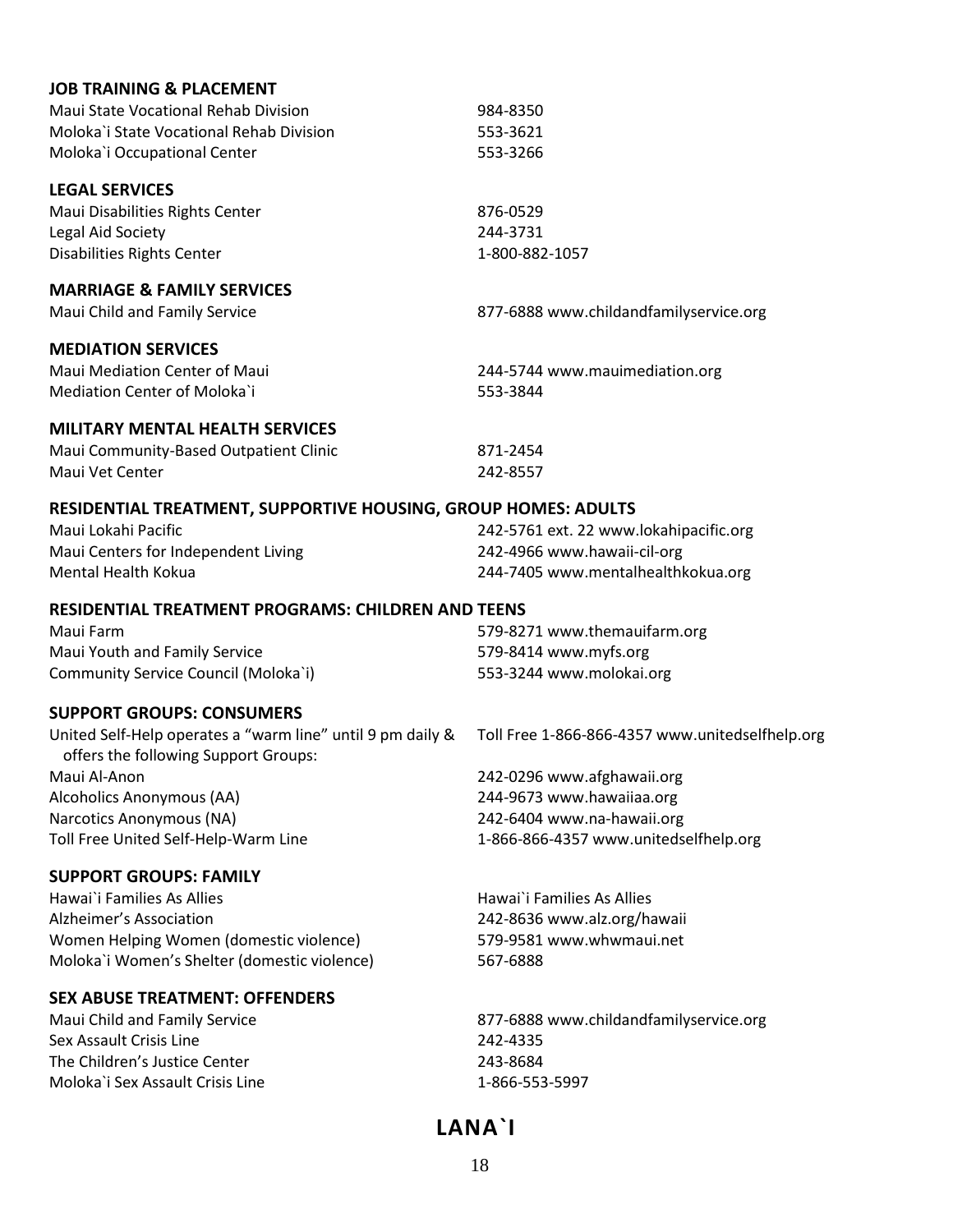#### **ALCOHOL & DRUG SERVICES**

#### **BILINGUAL SERVICES**

Bilingual Access Line (Helping Hands Hawai`i) 808-526-9724 (may call collect)

#### **CHILD & ADOLESCENT SERVICES**

ACCESS Suicide Prevention/Crisis Line Crisis Intervention – *24 Hour Hotline* Lana`i Aloha House 565-9566 [www.aloha-house.org](http://www.aloha-house.org/) Family Guidance Centers 565-7915 Lana`i Youth Center 565-7675 SPIN - Special Parent Info Network 1-800-468-4644 ext.68126 [www.spinhawaii.org](http://www.spinhawaii.org/) Teen Line 1-877-521-TEEN (8336) [www.teenlinehawaii.org](http://www.teenlinehawaii.org/) The Parent Line 1-800-816-1222 [www.theparentline.org](http://www.theparentline.org/)

#### **COMMUNITY HEALTH CENTERS**

Community Clinic of Maui 871-7772 Hana Community Health Center 248-8294 [www.hanahealth.org](http://www.hanahealth.org/)

#### **COMMUNITY HEALTH CENTERS**

#### **COMMUNITY MENTAL HEALTH CENTERS (CMHC'S)** Lana`i CMHC 565-6189

#### **CONSUMER ADVOCACY AGENCIES**

Disability Rights Center 1-800-882-1057 Disability and Communication Access Board 1-800-468-4644 ext. 68121

#### **ELDER SERVICES**

Statewide: State Long-Term Care Ombudsman (Investigation of nursing home complaints) **For complete listing of all resources** Lana`i Senior Citizens Center 565-6282 Lana`i County Offices on Elderly/Aging 565-7114

**HOSPITALS & MEDICAL CENTERS**

**HOUSING INFORMATION/PROVIDERS**

**JAIL & PRISON SERVICES** Lana`i Police Department 565-6428

# **LEGAL SERVICES**

Lana`i Legal Aid Society **565-6089** Disabilities Rights Center 1-800-882-1057

Aloha House 565-9566 [www.aloha-house.org](http://www.aloha-house.org/)

1-800-753-6879

Lana`i Straub Clinic 565-6423 [www.straubhealth.org](http://www.straubhealth.org/)

Aloha House 565-9566; 1-800-753-6879 [www.aloha-house.org](http://www.aloha-house.org/)

[www.hawaii.gov/health/dcab/home/](http://www.hawaii.gov/health/dcab/home/) United Self-Help 1-866-866-4357 (HELP[\) www.unitedselfhelp.org](http://www.unitedselfhelp.org/)

> 586-7268 [www.hawaii.gov/health/eoa/LTCO.html](http://www.hawaii.gov/health/eoa/LTCO.html)  [www.elderlyaffairs.com](http://www.elderlyaffairs.com/)

Lana`i Hospital 565-6411 [www.lch.hhsc.org](http://www.lch.hhsc.org/)

Lana`i Castle & Cooke Housing 565-3975 [www.castlecookehawaii.com](http://www.castlecookehawaii.com/)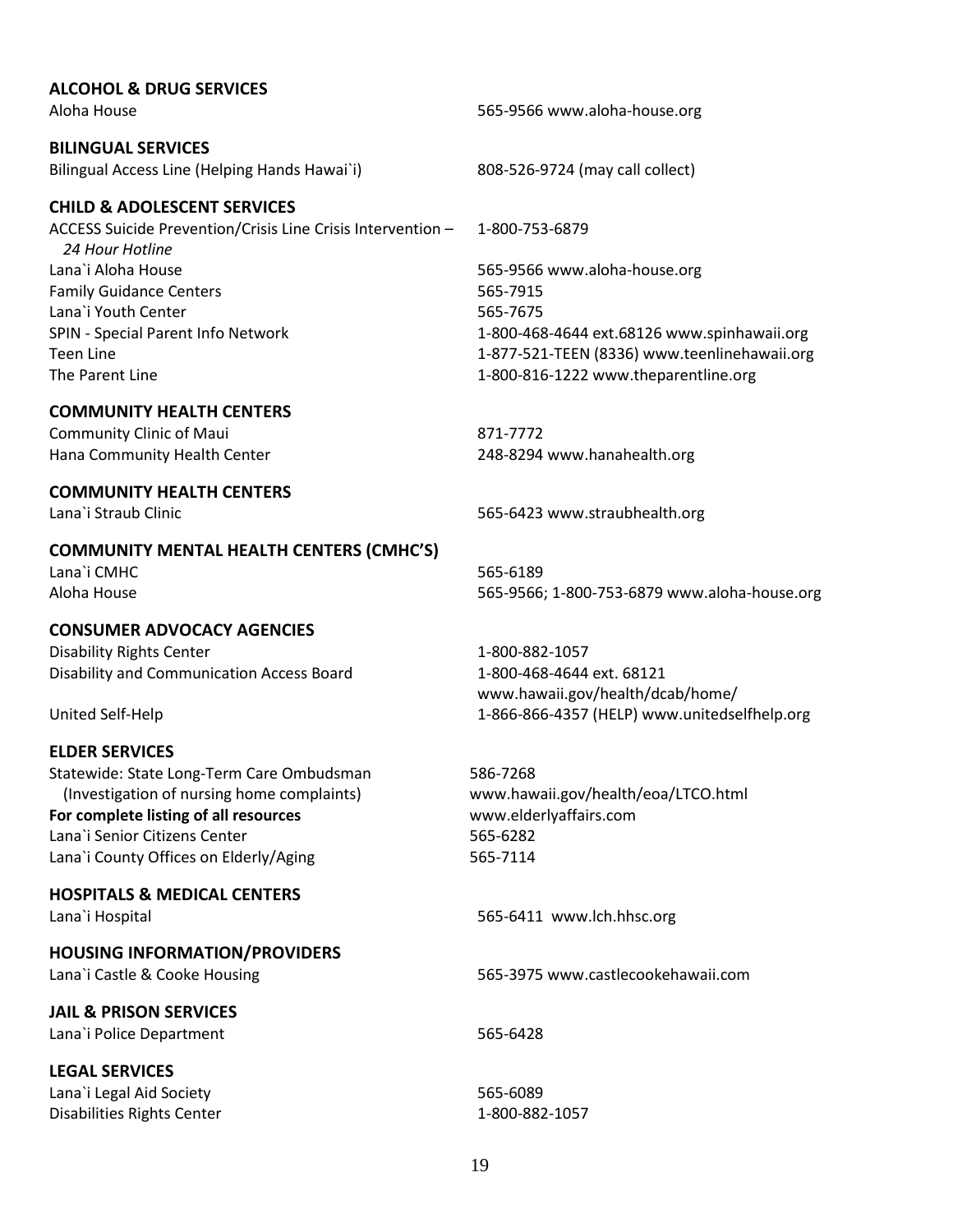#### **SEX ABUSE TREATMENT: VICTIMS**

Lana`i Sex Assault Crisis Line 1-866-443-5702

### **SUPPORT GROUPS: CONSUMERS**

### **SUPPORT GROUPS: FAMILY**

United Self-Help-Warm Line 1-866-866-4357 [www.unitedselfhelp.org](http://www.unitedselfhelp.org/)

Hawai`i Families As Allies 1-866-361-8825 [www.hfaa.net](http://www.hfaa.net/)